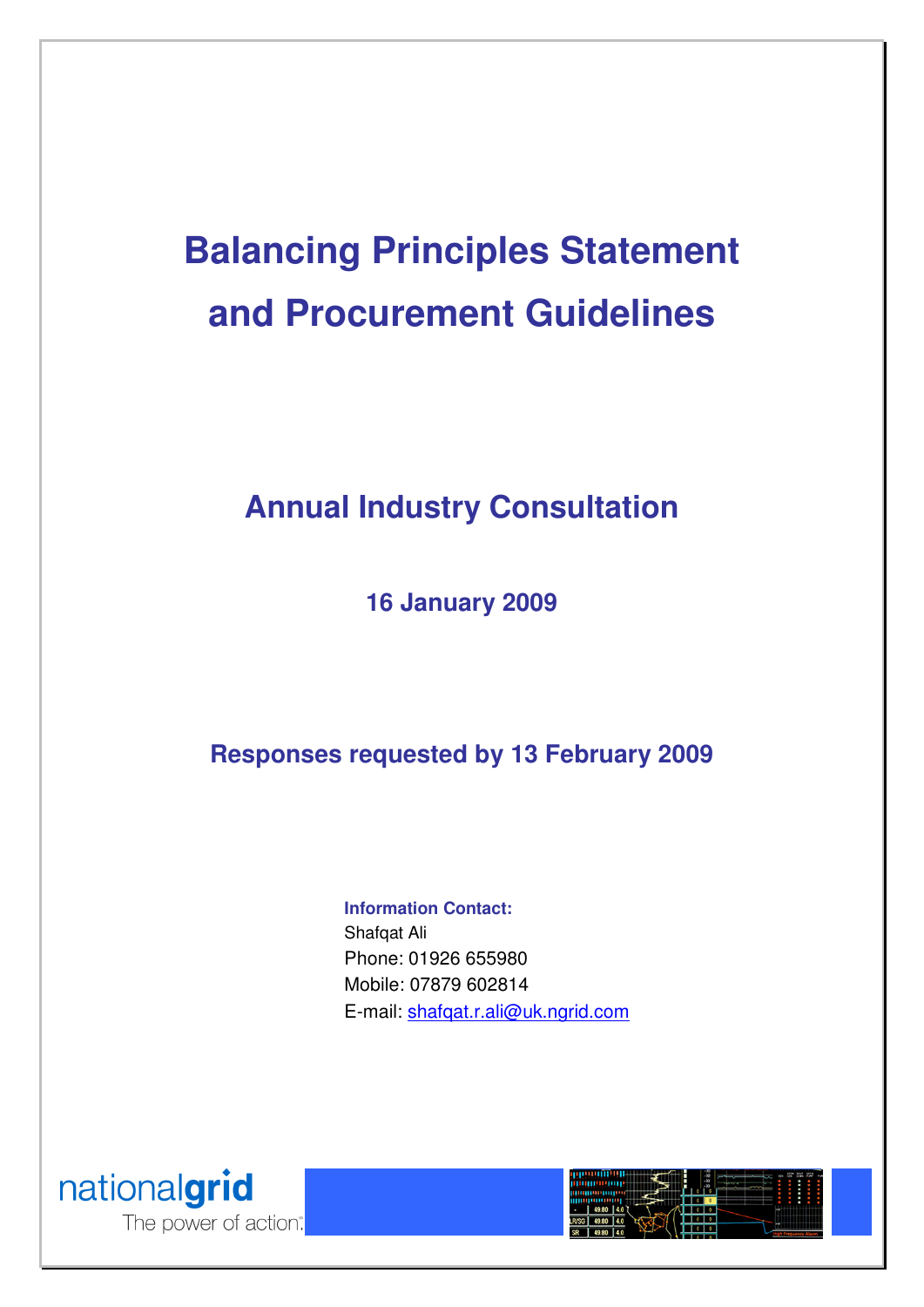

#### **CONTENTS**

| 1            |                                                                     |  |  |
|--------------|---------------------------------------------------------------------|--|--|
| $\mathbf{2}$ |                                                                     |  |  |
|              | 2.1<br>$2.2^{\circ}$                                                |  |  |
| 3            |                                                                     |  |  |
|              | 3.1<br>3.2                                                          |  |  |
| 4            |                                                                     |  |  |
| 5            |                                                                     |  |  |
|              | 5.1<br>5.2<br>5.3<br>5.4                                            |  |  |
| 6            |                                                                     |  |  |
| 7            | APPENDIX A SUMMARY OF PROPOSED 'IN-HOUSE' TECHNICAL CHANGES TO      |  |  |
| 8            | APPENDIX B SUMMARY OF PROPOSED 'IN-HOUSE' TECHNICAL CHANGES TO      |  |  |
| 9            | APPENDIX C MARKED-UP PROCUREMENT GUIDELINES FOR PROPOSED 'IN-       |  |  |
|              | 10 APPENDIX D MARKED-UP BALANCING PRINCIPLES STATEMENT FOR          |  |  |
|              | 11 APPENDIX E MARKED-UP PROCUREMENT GUIDELINES FOR PROPOSED 'PLAIN  |  |  |
|              | 12 APPENDIX F MARKED-UP BALANCING PRINCIPLES STATEMENT FOR PROPOSED |  |  |
|              |                                                                     |  |  |
|              |                                                                     |  |  |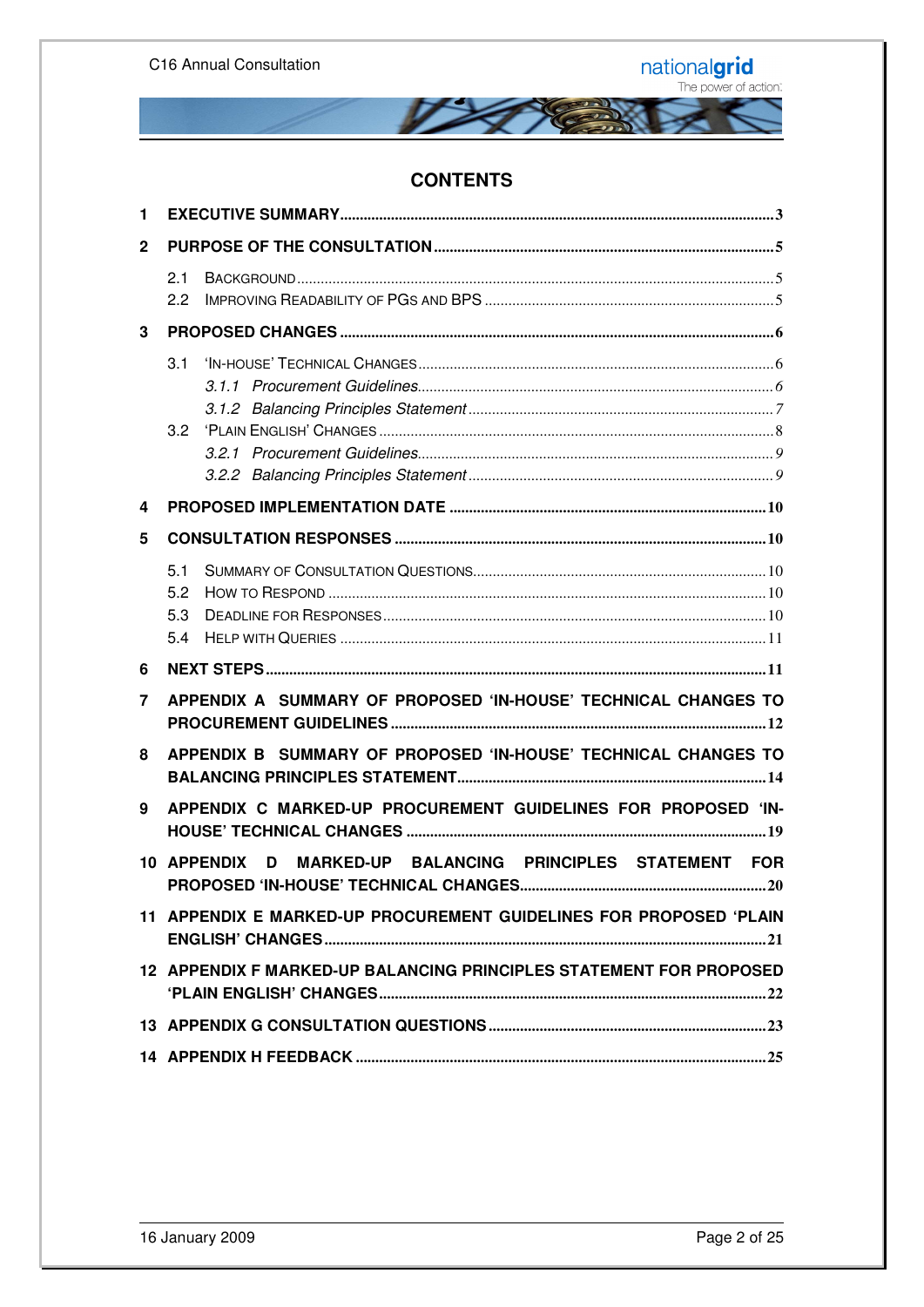

### **1 Executive Summary**

#### **Purpose of this document**

National Grid is conducting an annual review of the Balancing Principles Statement (BPS) and Procurement Guidelines (PGs), as required by Standard Condition 16 (C16) of its Electricity Transmission Licence.

National Grid is proposing minor changes to the BPS and PGs.

This consultation seeks industry views on the proposed changes in the BPS and PGs. National Grid also invites views on any other aspect of the BPS and PGs.

#### **Consultation Process**

The proposed changes to the BPS and PG are attached to this consultation in Appendices A and B respectively. The consultation document is available on National Grid's website and can be accessed by using the following link: http://www.nationalgrid.com/uk/Electricity/Balancing/consultations/.

Following receipt of responses to this consultation, National Grid will prepare and submit a report (in accordance with Licence Condition C16 paragraph 8) to the Authority. The industry responses and the consultation report will be published on the above link.

The current version of the BPS and PGs can be found at the following link: http://www.nationalgrid.com/uk/Electricity/Balancing/transmissionlicensestate ments/

#### **Consultation Timescales**

In accordance with Licence Condition C16, the consultation period will be 28 days. Therefore the consultation timetable is as follows:

Consultation published Friday 16 January 2009 Closing date for responses Friday 13 February 2009

16 January 2009 Page 3 of 25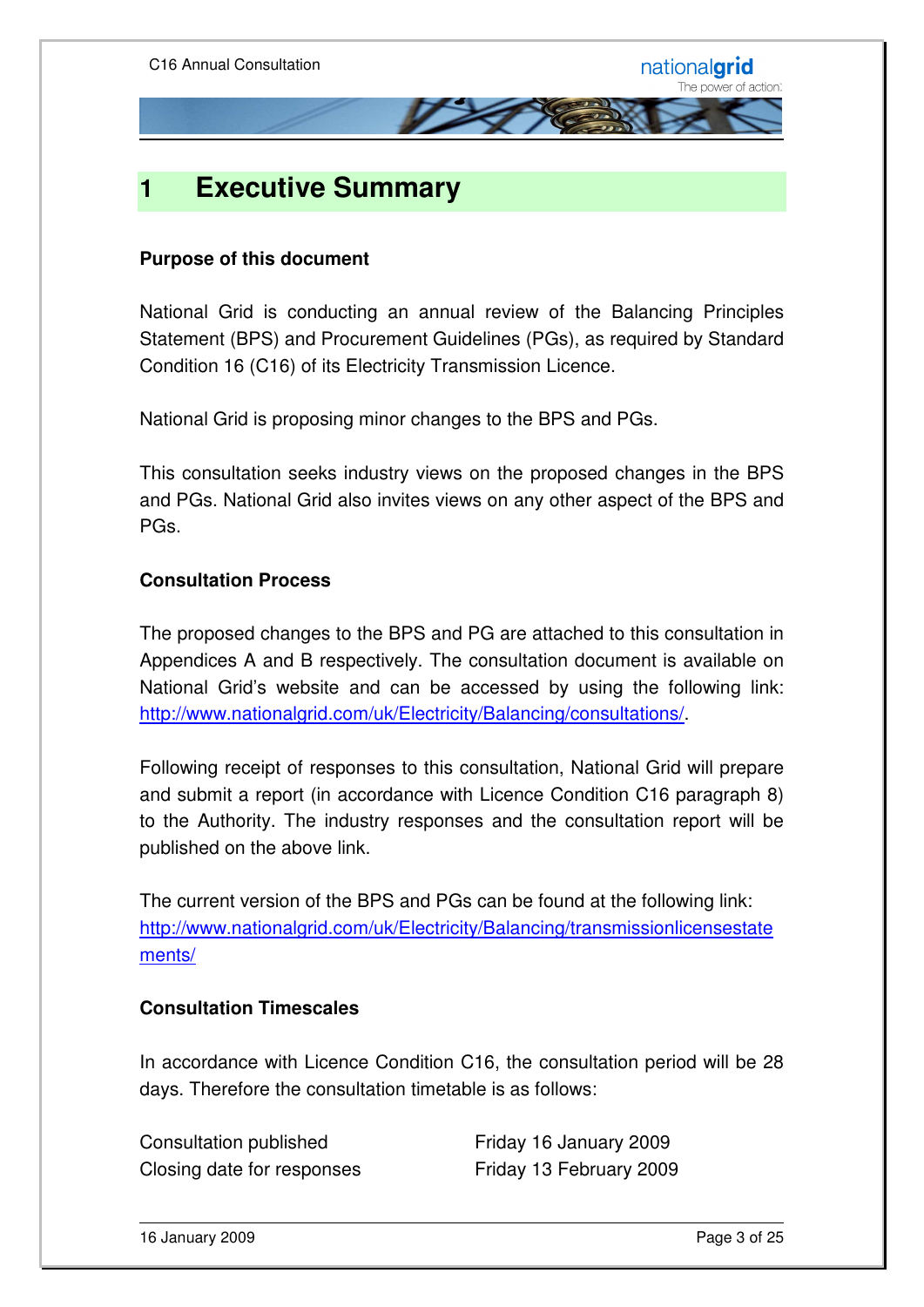

Consultation Report to the Authority Friday 20 February 2009 Anticipated Authority decision by Friday 20 March 2009 Implementation Wednesday 1 April 2009 (subject to Authority approval)

#### **How to respond**

The consultation questions are summarised in a proforma in Appendix G. Please complete the proforma and send your responses to balancingservices@uk.ngrid.com by 13 February 2009.

#### **Enquiries**

If you wish to discuss any aspect of this document, please contact Shafqat Ali by emailing shafqat.r.ali@uk.ngrid.com or telephoning 01926 655980.

#### **Document Structure**

The remainder of this document is structured as follows:

- ❖ Purpose of the consultation
- $\div$  Proposed changes
- Proposed implementation date
- Consultation responses
- ❖ Next steps
- ❖ Appendices
	- A. Summary of proposed 'in-house' technical changes to PGs
	- B. Summary of proposed 'in-house' technical changes to BPS
	- C. Marked-up PGs for proposed 'in-house' technical changes
	- D. Marked-up BPS for proposed 'in-house' technical changes
	- E. Marked-up PGs for proposed 'plain English' changes
	- F. Marked-up BPS for proposed 'plain English' changes
	- G. Consultation Questions
	- H. Feedback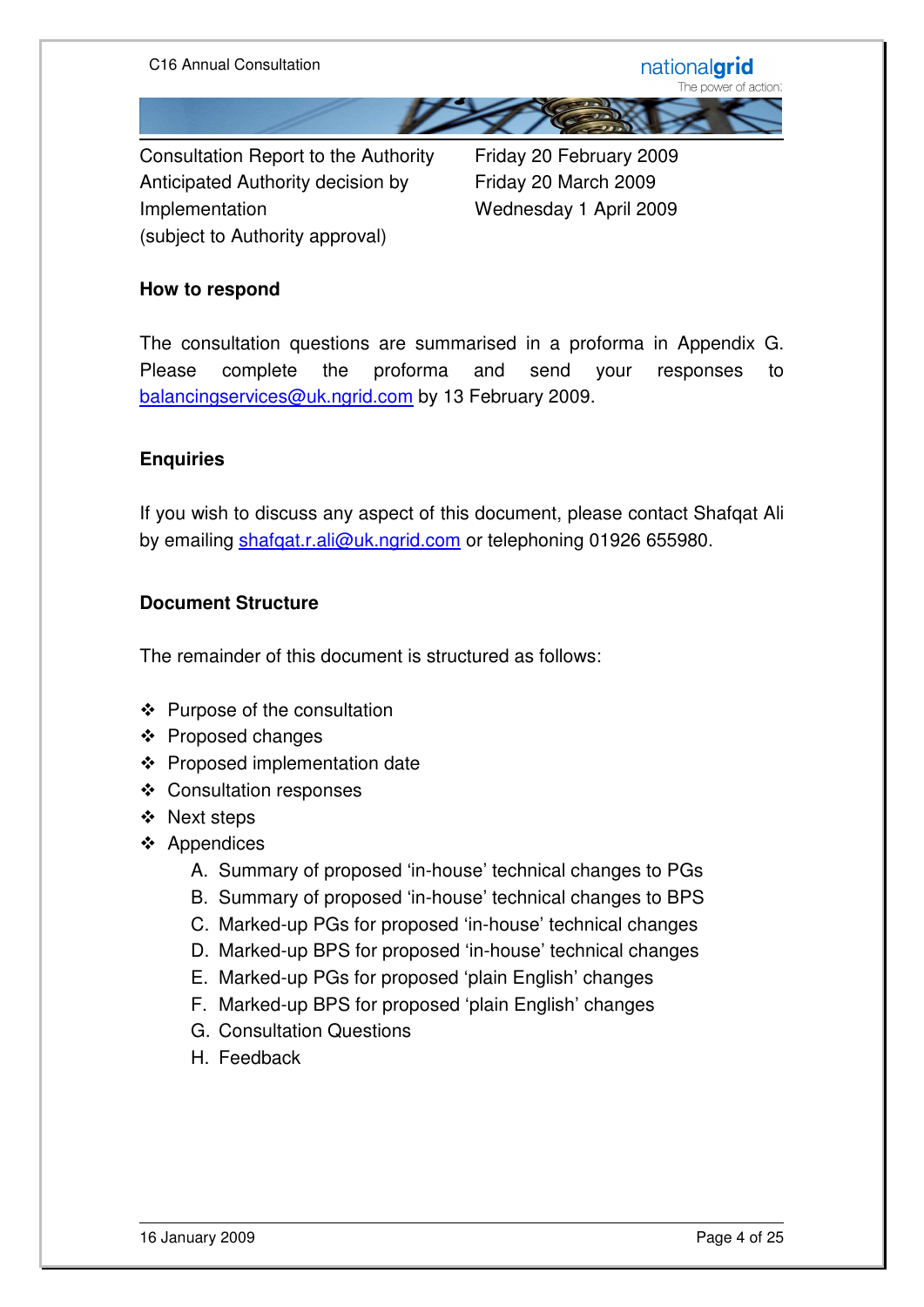### **2 Purpose of the Consultation**

This section gives a background to the consultation and outlines the key change driver. It then provides details of how National Grid is aiming to improve the consultation process and associated documents.

#### **2.1 Background**

In accordance with its licence obligations under Standard Condition C16, National Grid is required to carry out an annual review of the Balancing Principles Statement (BPS) and the Procurement Guidelines (PGs), and, if appropriate, to propose changes to these documents.

The main purpose of the annual consultation process is to keep PGs and BPS up to date by seeking industry views on any proposed changes. These changes only become effective if they are approved by the Authority.

#### **2.2 Improving Readability of PGs and BPS**

The PGs and BPS provide detailed information on the procurement and use of balancing services in order to balance demand and supply and to ensure the security and quality of electricity supply across the GB Transmission System. National Gird considers that the industry may find the PGs and BPS more helpful if they were written in simpler and easier-to-read form.

Therefore, National Grid has taken the opportunity to write the PGs and BPS in 'plain English'. This work has been carried out by an external organisation that specialises in converting technical documents into plain English.

#### **Comment**

National Grid is interested in the response to the use of the 'plain English' approach from the industry and, if well received, we will consider extending the approach to other documents.

The latter sections of this consultation document seek industry views on the 'plain English' approach.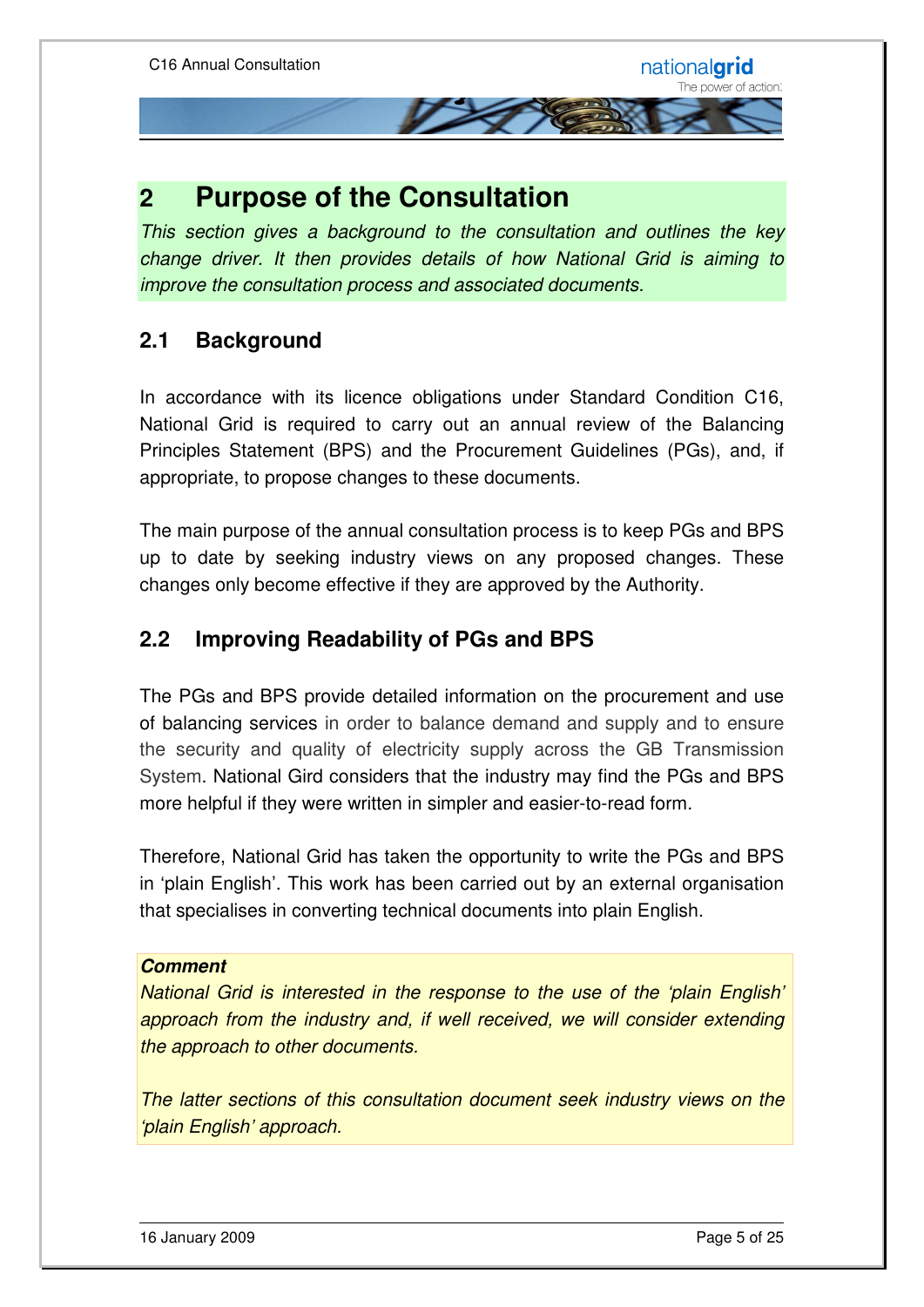### **3 Proposed Changes**

This section summarises the changes proposed by National Grid to the Procurement Guidelines and the Balancing Principles Statement. Section 3.1 outlines 'In-house' technical changes and covers the type of changes which National Grid would normally propose as part of the annual review process. Section 3.2 outlines changes that further improve the readability of the PGs and the BPS by using 'plain English'; these changes have been suggested by an external organisation which specialises in writing plain English documents.

**THE REAL** 

The changes proposed in section 3.2 have been superimposed on the changes proposed in section 3.1. For simplicity, section 3.2. only shows the marked-up changes for 'plain English'.

#### **3.1 'In-house' Technical Changes**

#### **3.1.1 Procurement Guidelines**

The 'in-house' technical changes proposed to the Procurement Guidelines (PGs) are summarised in Appendix A.

The majority of the proposed changes are house-keeping changes and points of clarification (e.g. insertion of the word "Electricity" before "Transmission Licence"). The remaining proposed changes reflect current practice and include:

- Procurement of Firm Frequency Response from demand side providers and small generators;
- Procurement of Enhanced Reactive and Frequency Response services via bilateral contracts (as well as via market tenders).

The changes proposed above are shown in a modified version of the PGs in Appendix C.

#### **Consultation Question 1<sup>1</sup>**

Do you agree that the 'in-house' technical changes proposed to the PGs in Appendix C should be made?

<u>.</u>

<sup>&</sup>lt;sup>1</sup> All consultation questions are summarised in Appendix G.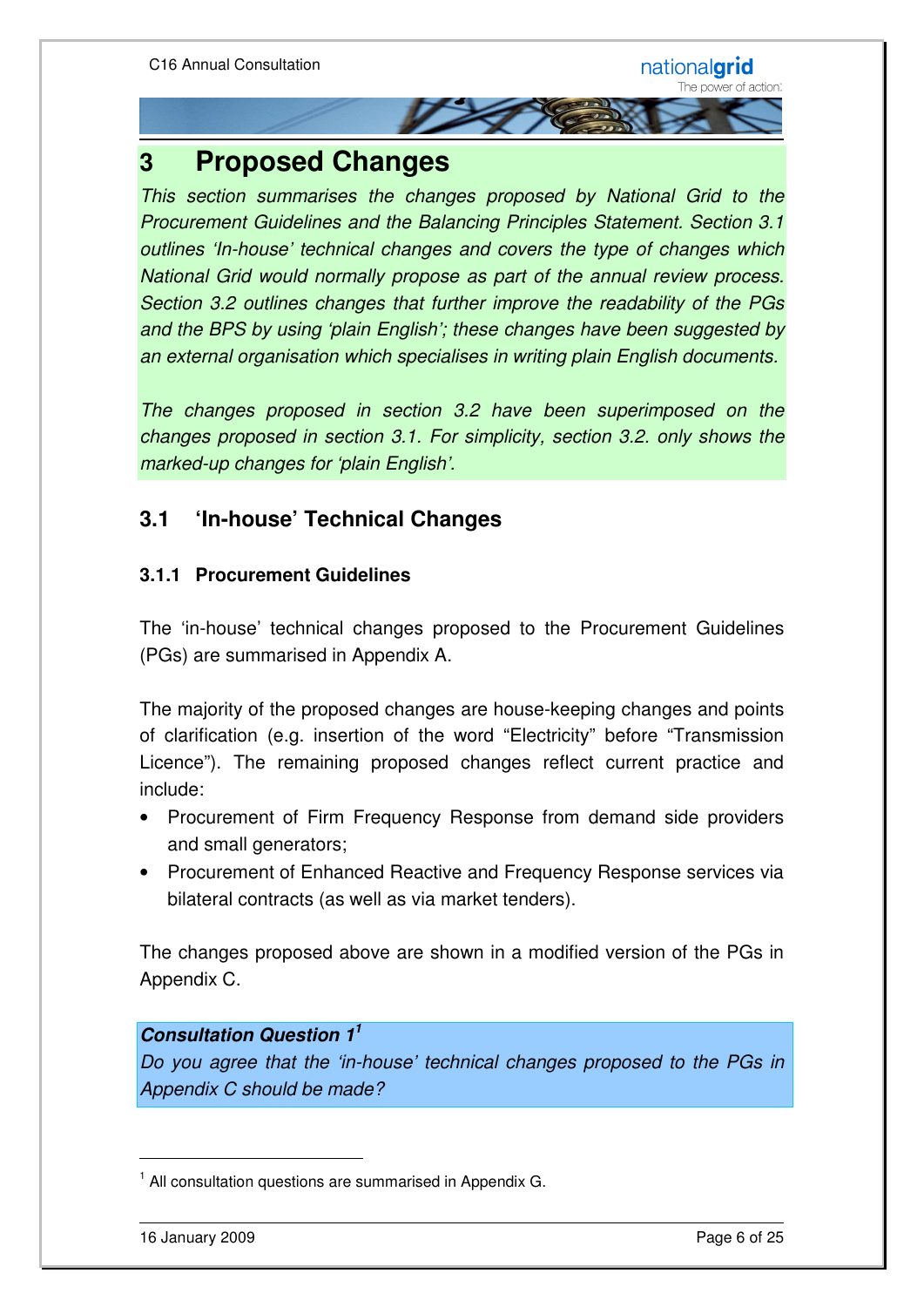#### **3.1.2 Balancing Principles Statement**

The 'in-house' technical changes proposed to the Balancing Principles Statement (BPS) are summarised in Appendix B.

The majority of the proposed changes are house-keeping changes and points of clarification (e.g. insertion of the word "Electricity" before "Transmission Licence"). The remaining proposed changes fall in the following categories:

#### 1. Removal of Duplication

The BPS duplicates provisions from the Procurement Guidelines and the Grid Code. This duplication includes:

- Description of Ancillary Services (Part B, section 4) and Pre-Gate closure BMU Transactions (Part C, section 10): These balancing services are described in the PGs which, in National Grid's opinion, is a more appropriate document to provide details of the type of services that National Grid procures.
- Definition of types of Frequency Response (Part D, section 3.1): The types of Frequency Response (i.e. Primary Response, Secondary Response and the High Frequency Response) are defined in the Grid Code. National Grid does not consider that these definitions need to be repeated in the BPS.

The proposed changes remove the above duplications.

#### 2. Removal of Redundant Provisions

Part C, section 10 (last paragraph) refers to National Grid's reserve review. Following completion of the reserve review in 2005, this paragraph is redundant.

The proposed change is to remove this paragraph.

3. Consistency with Current Practice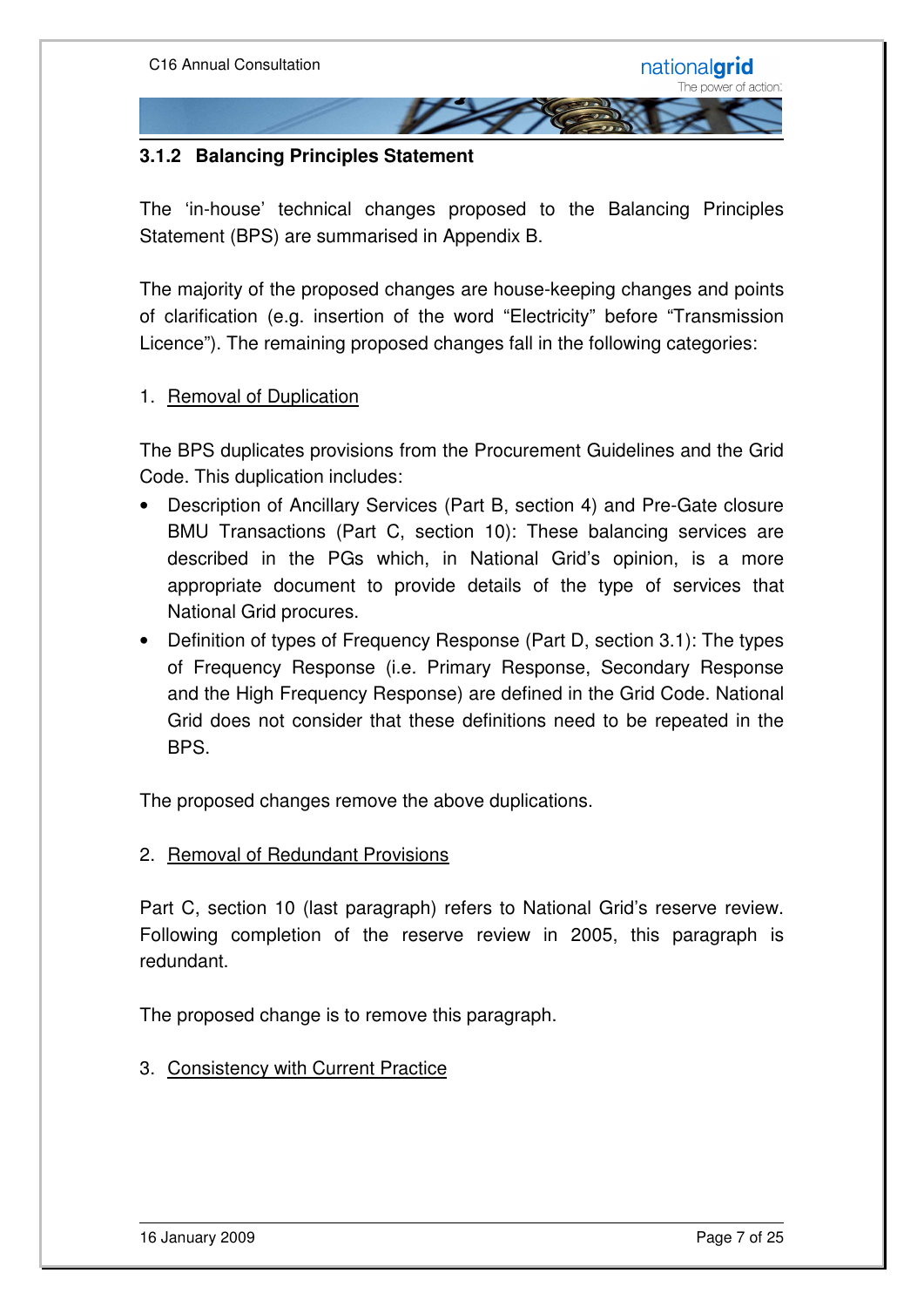Part D, section 2 (Constraint Management Process) refers to the calculation and optimisation of transmission constraints from 13 weeks ahead (as well as across other timescales from year ahead to Pre-Gate Closure control phase). This process is currently carried out from 9 weeks ahead.

The proposed change is to reflect the current practice and change the timescale from 13 weeks ahead to 9 weeks ahead.

Other proposed changes to reflect current practice include use of the "prevailing" (rather than "pre-NETA") supply security standards.

#### 4. Consistency with GB Security and Quality of Supply Standard (GBSQSS)

Part F of the BPS provides a summary of the GBSQSS in relation to the operation of the GB Transmission System. This Part has been updated to ensure consistency with the latest GBSQSS.

The latest version of the GBSQSS can be found on http://www.nationalgrid.com/uk/Electricity/Codes/gbsgsscode/DocLibrary/.

The changes proposed above are shown in a modified version of the BPS in Appendix D.

#### **Consultation Question 2**

Do you agree that the 'in-house' technical changes proposed to the BPS in Appendix D should be made?

#### **3.2 'Plain English' Changes**

The 'plain English' changes proposed in this section have been suggested by an external organisation that specialise in converting technical documents into simpler and easier-to-read 'plain English' documents. As these changes focus on improving the readability, they are transparent throughout the PGs and BPS. Consequently, every specific proposed change is not tabulated (as has been the case for technical changes which have all been tabulated in Appendices A and B).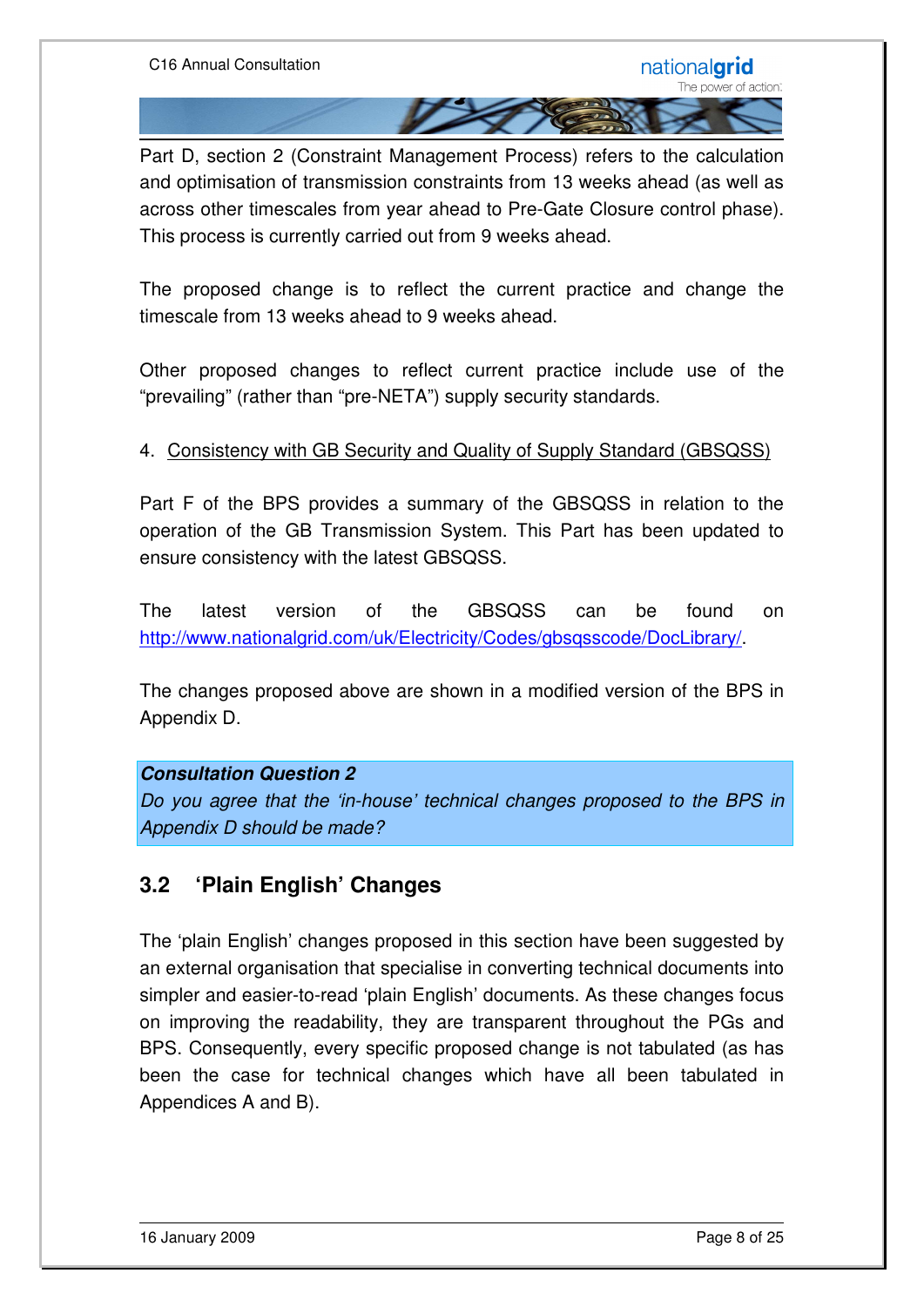A key group of changes suggested by the external organisation that has not been incorporated is the terms defined in other legislative or governance documents such as National Grid's Electricity Transmission Licence and the Grid Code. The suggested changes that have not been incorporated include:

- Converting uppercase initials of defined terms into lowercase;
- Converting defined terms into simpler terms (e.g. replacement of 'mandatory services' with 'compulsory services');

The remaining suggested changes have been incorporated in the PGs and BPS.

#### **3.2.1 Procurement Guidelines**

The 'plain English' changes proposed to the PGs are shown in a modified version of the PGs in Appendix E. The baseline version of the PGs used for 'plain English' changes contains the technical changes; for clarity, only 'plain English' changes are shown in Appendix E.

#### **Consultation Question 3**

Do you agree that the 'plain English' changes proposed to the PGs in Appendix E (which include proposed 'in-house' technical changes) should be made?

#### **3.2.2 Balancing Principles Statement**

The 'plain English' changes proposed to the BPS are shown in a modified version of the BPS in Appendix F. The baseline version of the BPS used for 'plain English' changes contains the technical changes; for clarity, only 'plain English' changes are shown in Appendix F.

#### **Consultation Question 4**

Do you agree that the 'plain English' changes proposed to the BPS in Appendix F (which include proposed 'in-house' technical changes) should be made?

#### **Consultation Question 5**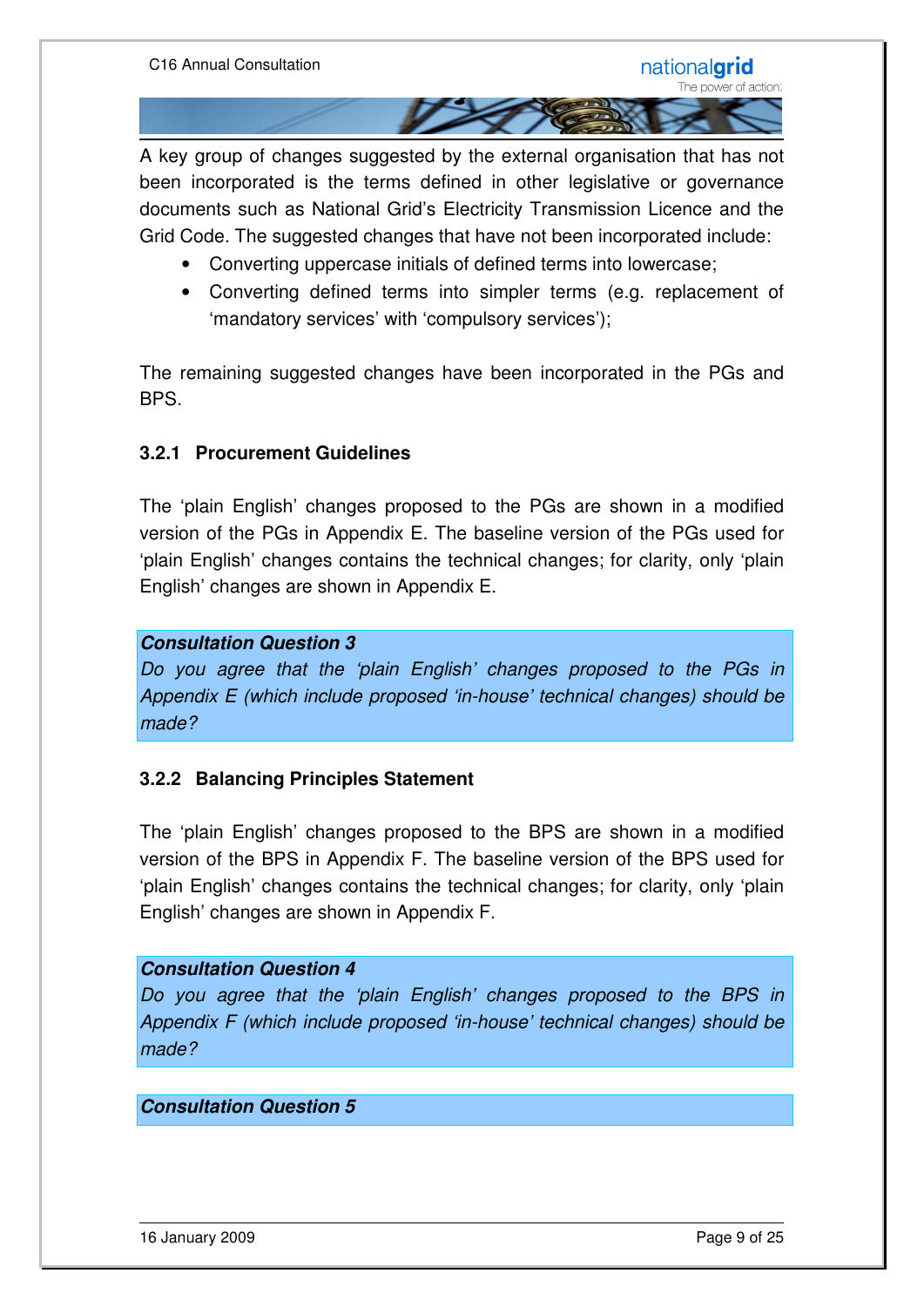Do you think that National Grid should extend the 'plain English' approach to other similar documents? If yes, which other documents would you like to see written in 'plain English'?

### **4 Proposed Implementation Date**

Subject to Ofgem approval of the proposed changes by Monday 20 March 2009, it is National Grid's intention to implement the proposed changes on Wednesday 1 April 2009.

### **5 Consultation Responses**

#### **5.1 Summary of Consultation Questions**

The consultation questions are summarised in Appendix G. The proforma in appendix G can be used to respond to the consultation questions, as described in section 5.2.

Appendix H contains a short questionnaire seeking industry feedback on this consultation document.

#### **5.2 How to Respond**

Responses should be submitted by replying to the consultation questions in Appendix G and e-mailing the completed proforma to balancingservices@uk.ngrid.com.

The completed feedback questionnaire can also be e-mailed to balancingservices@uk.ngrid.com.

If you do not wish any elements of your response to be made publicly available, please mark these as confidential.

#### **5.3 Deadline for Responses**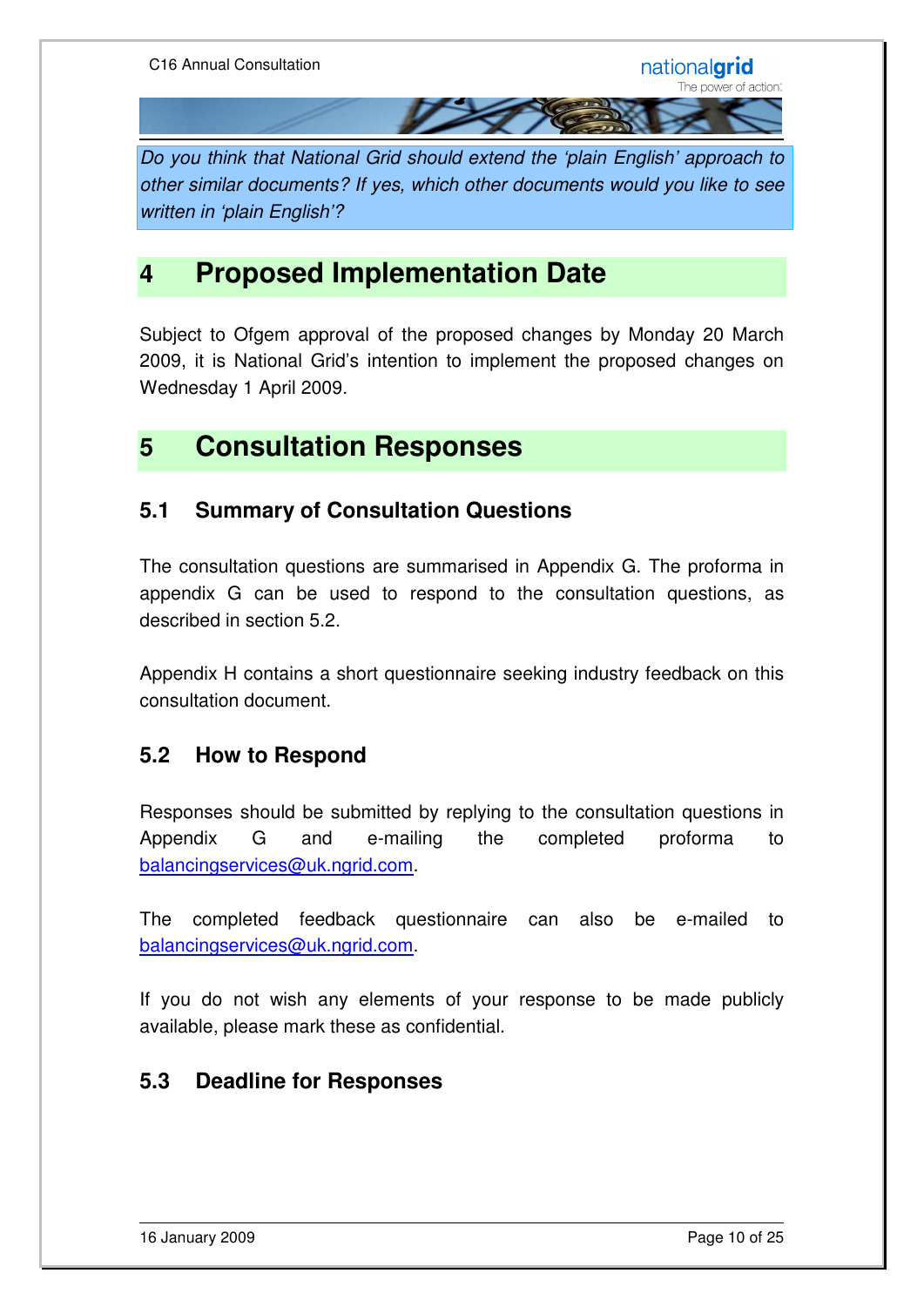

The consultation period for this consultation is 28 days from the date of publication (16 January 2009) of this document. Therefore responses are required **by 13 February 2009**.

#### **5.4 Help with Queries**

If you have queries regarding any aspect of this consultation, please contact:

Shafqat Ali Senior Commercial Analyst National Grid House Gallows Hill Warwick Technology Park **Warwick** CV34 6DA

Phone: 01926 655980 Mobile: 07879 602814 E-mail: shafqat.r.ali@uk.ngrid.com or balancingservices@uk.ngrid.com

### **6 Next Steps**

Following receipt of responses to this consultation, National Grid will prepare and submit a report (in accordance with Electricity Transmission Licence Standard Condition C16 paragraph 8) to the Authority. The consultation document, consultation report, and all responses, will be published on National Grid's website:

www.nationalgrid.com/uk/Electricity/Balancing/consultations/.

The current version of the PGs and BPS can be found at the following link:

www.nationalgrid.com/uk/Electricity/Balancing/transmissionlicensestatements/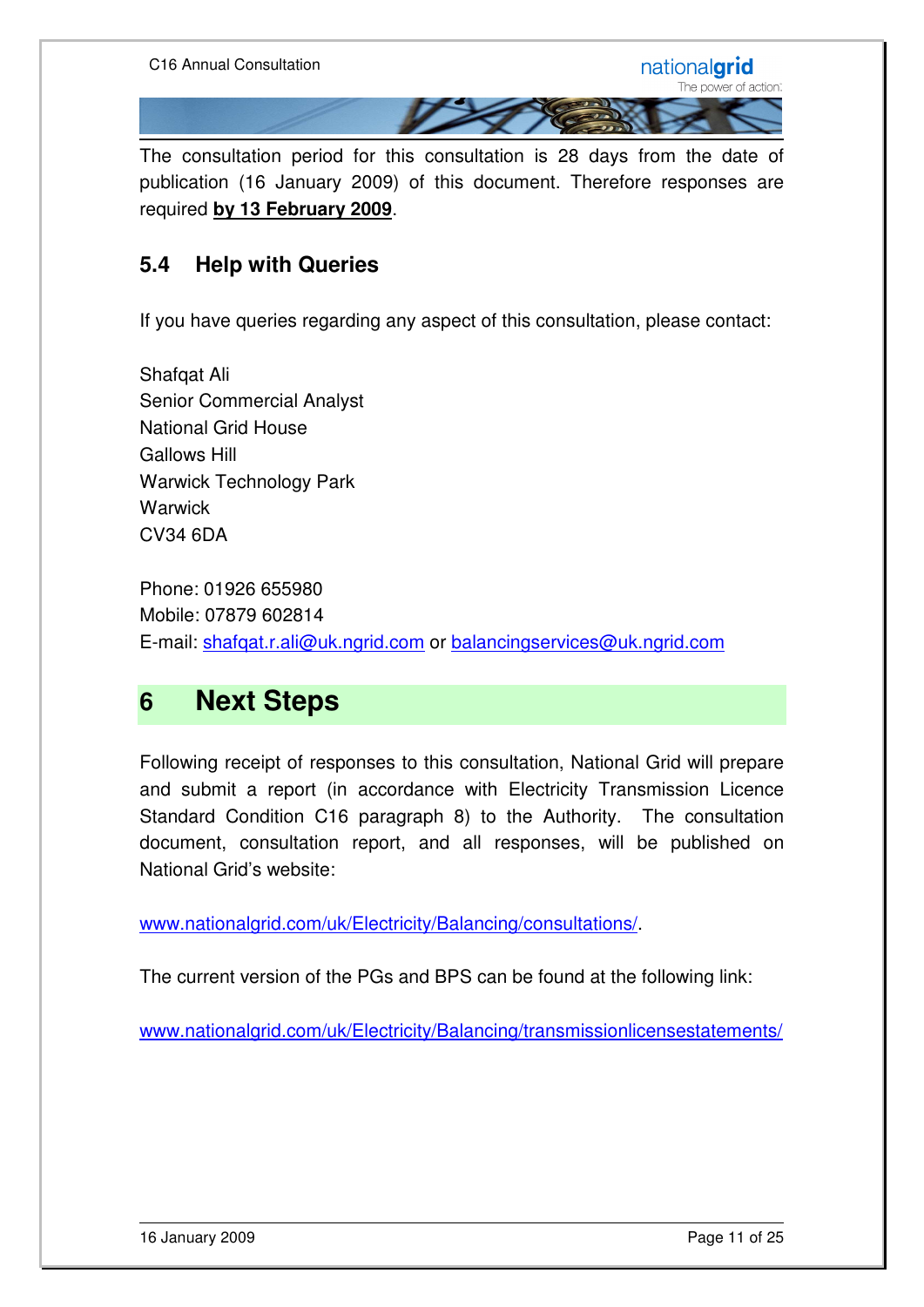

## **7 Appendix A Summary of Proposed 'In-house' Technical Changes to Procurement Guidelines**

| <b>PG Section</b>     | Change                               | <b>Comment</b>                          |
|-----------------------|--------------------------------------|-----------------------------------------|
| Preamble after        | Insert "National Grid's Electricity" | House-keeping change                    |
| Version Control,      | before "Transmission Licence", and   |                                         |
| paragraph 1           | remove "the".                        |                                         |
| Part A, section 1,    | Insert "National Grid's Electricity" | House-keeping change                    |
| paragraph 1           | before "Transmission Licence", and   |                                         |
|                       | remove "the".                        |                                         |
| Part A, section 1,    | Remove "when" before "actions"       | House-keeping change                    |
| paragraph 3           | and insert "that" after "actions"    |                                         |
| Part A, section 1,    | Insert "Electricity" before          | House-keeping change                    |
| paragraph 4           | "Transmission Licence".              |                                         |
| Part A, section 1,    | Insert "National Grid's Electricity" | House-keeping change                    |
| paragraph 5           | before "Transmission Licence", and   |                                         |
|                       | remove "the".                        |                                         |
| Part A, section 1,    | Insert "," after "amended".          | House-keeping change                    |
| paragraph 6           |                                      |                                         |
| Part A, section 1,    | Insert "Electricity" before          | House-keeping change                    |
| paragraph 8           | "Transmission Licence".              |                                         |
| Part C, section 2.1,  | Insert "and in accordance with       | Clarifies link to the CUSC <sup>2</sup> |
| bullet point          | Schedule 3 of the CUSC" at the       | provisions.                             |
| 'Enhanced             | end of the paragraph.                |                                         |
| Reactive Power'       |                                      |                                         |
| Part C, section 2.1,  | Remove brackets around "or a         | House-keeping change                    |
| bullet point 'Short   | combination of both".                |                                         |
| <b>Term Operating</b> |                                      |                                         |
| Reserve'              |                                      |                                         |
| Part C, section 3,    | Insert "Firm Frequency Response"     | Reflects current practice to            |
| paragraph 3           | at the end of the bullet list and    | procure Firm Frequency                  |
|                       | remove "and" after "Fast Reserve".   | Response from 'Demand Side              |
|                       |                                      | <b>Providers and Small</b>              |
|                       |                                      | Generators'.                            |
| Part D, heading       | Format heading "PART D:              | House-keeping change.                   |
|                       | PROCUREMENT MECHANISMS"              |                                         |
| Part D, Table 1,      | Insert "or bilateral contracts".     | Reflects current practice.              |
| Commercial            |                                      |                                         |
| Ancillary Services,   |                                      |                                         |

<sup>&</sup>lt;sup>2</sup> The Connection and Use of System Code

-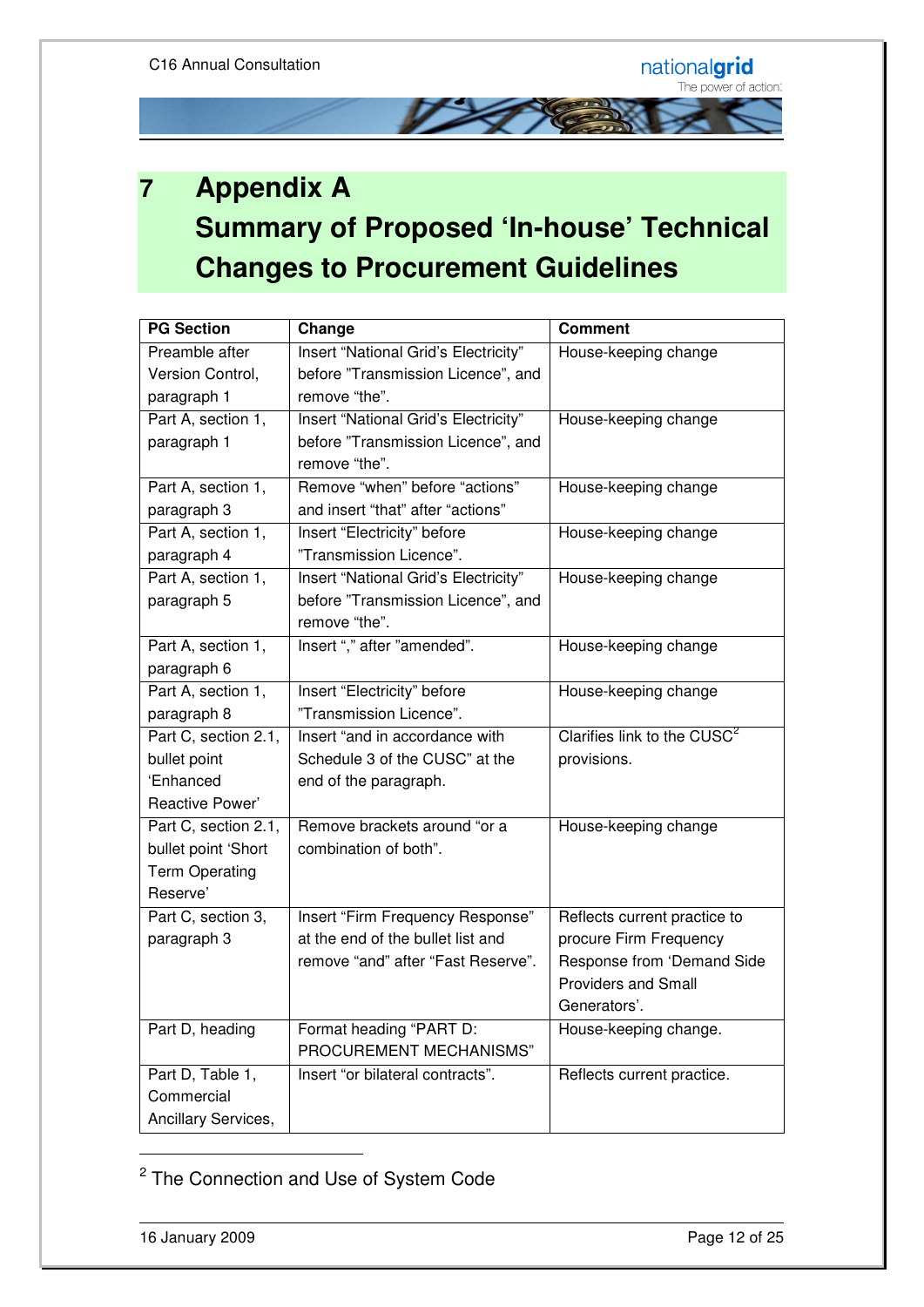#### C16 Annual Consultation

|  | . . <i>.</i>     |  |  |
|--|------------------|--|--|
|  | <b>FO</b><br>2.2 |  |  |
|  | $\sim$           |  |  |
|  | $\sim$           |  |  |

| <b>PG Section</b>        | Change                           | <b>Comment</b>             |  |  |
|--------------------------|----------------------------------|----------------------------|--|--|
| Enhanced                 |                                  |                            |  |  |
| <b>Reactive Services</b> |                                  |                            |  |  |
| Part D, Table 1,         | Insert "or bilateral contracts". | Reflects current practice. |  |  |
| Other Services,          |                                  |                            |  |  |
| Frequency                |                                  |                            |  |  |
| Response                 |                                  |                            |  |  |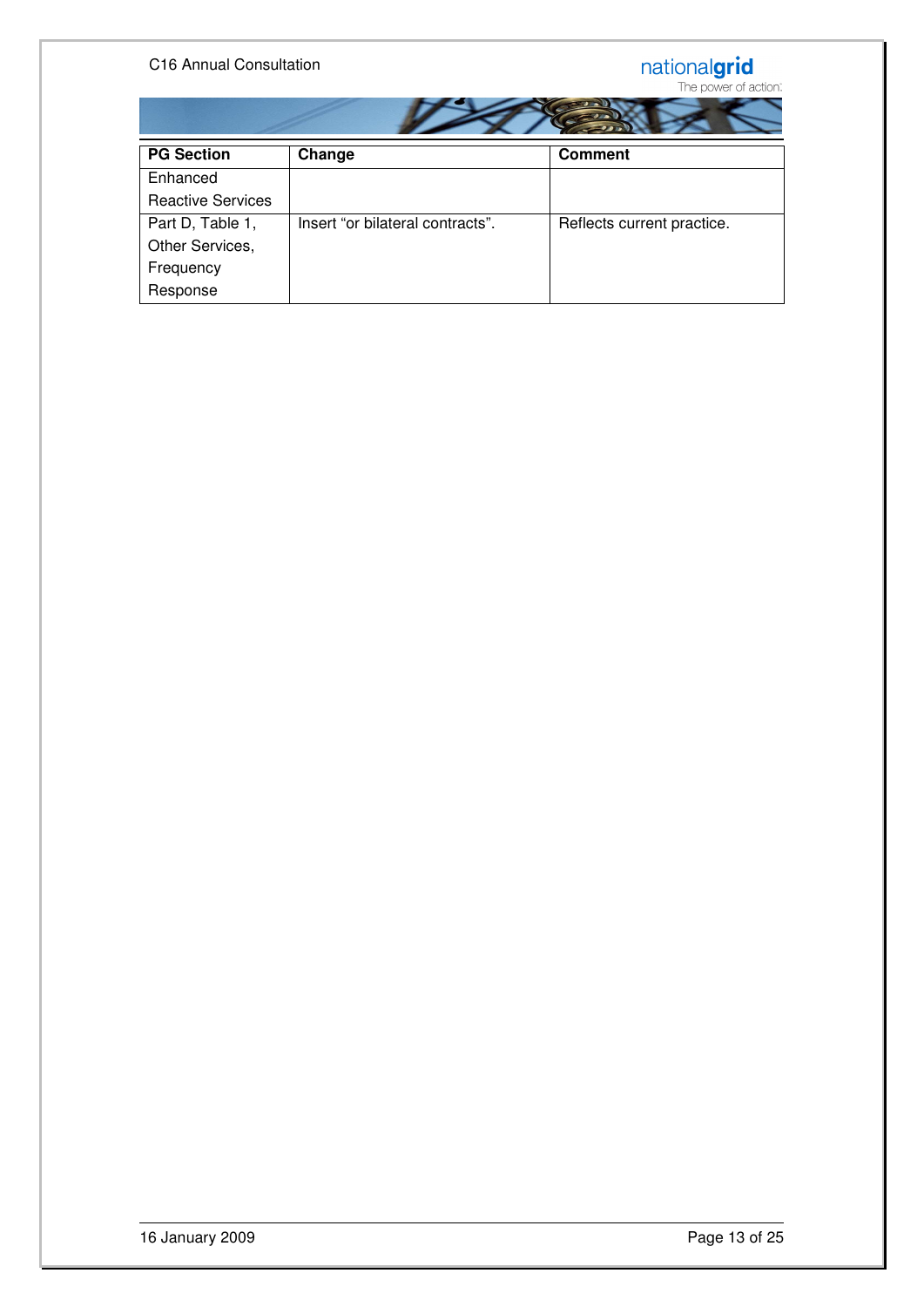

## **8 Appendix B Summary of Proposed 'In-house' Technical Changes to Balancing Principles Statement**

| <b>BPS Section</b> | Change                                 | <b>Comment</b>       |
|--------------------|----------------------------------------|----------------------|
| Preamble after     | Insert "and" between "Balancing"       | House-keeping change |
| Version Control,   | and "Settlement Code".                 |                      |
| paragraph 1        | Insert "and ensuring the security of   | House-keeping change |
|                    | the system at all times" at the end    |                      |
|                    | of the first sentence.                 |                      |
|                    | Insert "National Grid's Electricity"   | House-keeping change |
|                    | before "Transmission Licence", and     |                      |
|                    | delete "the", in the second            |                      |
|                    | sentence.                              |                      |
|                    | Replace "We will review" with          | House-keeping change |
|                    | "When reviewing", insert "we will"     |                      |
|                    | before "provide the Authority",        |                      |
|                    | and delete "provide the Authority"     |                      |
|                    | before "with the relevant              |                      |
|                    | reports";                              |                      |
|                    | Insert "Electricity" before            | House-keeping change |
|                    | "Transmission Licence".                |                      |
| Preamble after     | Update the link to National Grid's     | House-keeping change |
| Version Control,   | website.                               |                      |
| paragraph 3        |                                        |                      |
| Part A, section 1, | Delete "," in line one;                | House-keeping change |
| paragraph 1        | Delete ", (" in line two and insert    |                      |
|                    | "(NGET)".                              |                      |
|                    | Insert "efficient and economic" and    | House-keeping change |
|                    | delete "and/or to assist in doing so   |                      |
|                    | efficiently and economically".         |                      |
|                    | Insert "also to define".               | House-keeping change |
| Part A, section 1, | After "Part F summarises our           | House-keeping change |
| paragraph 3        | operational security standards",       |                      |
|                    | replace "that define the               |                      |
|                    | requirements for" with "within which   |                      |
|                    | we will carry out";                    |                      |
|                    |                                        |                      |
|                    | At the end of the paragraph, insert    | House-keeping change |
|                    | "Part G explains exceptions to the     |                      |
|                    | <b>Balancing Principles Statement,</b> |                      |
|                    | where circumstances may arise          |                      |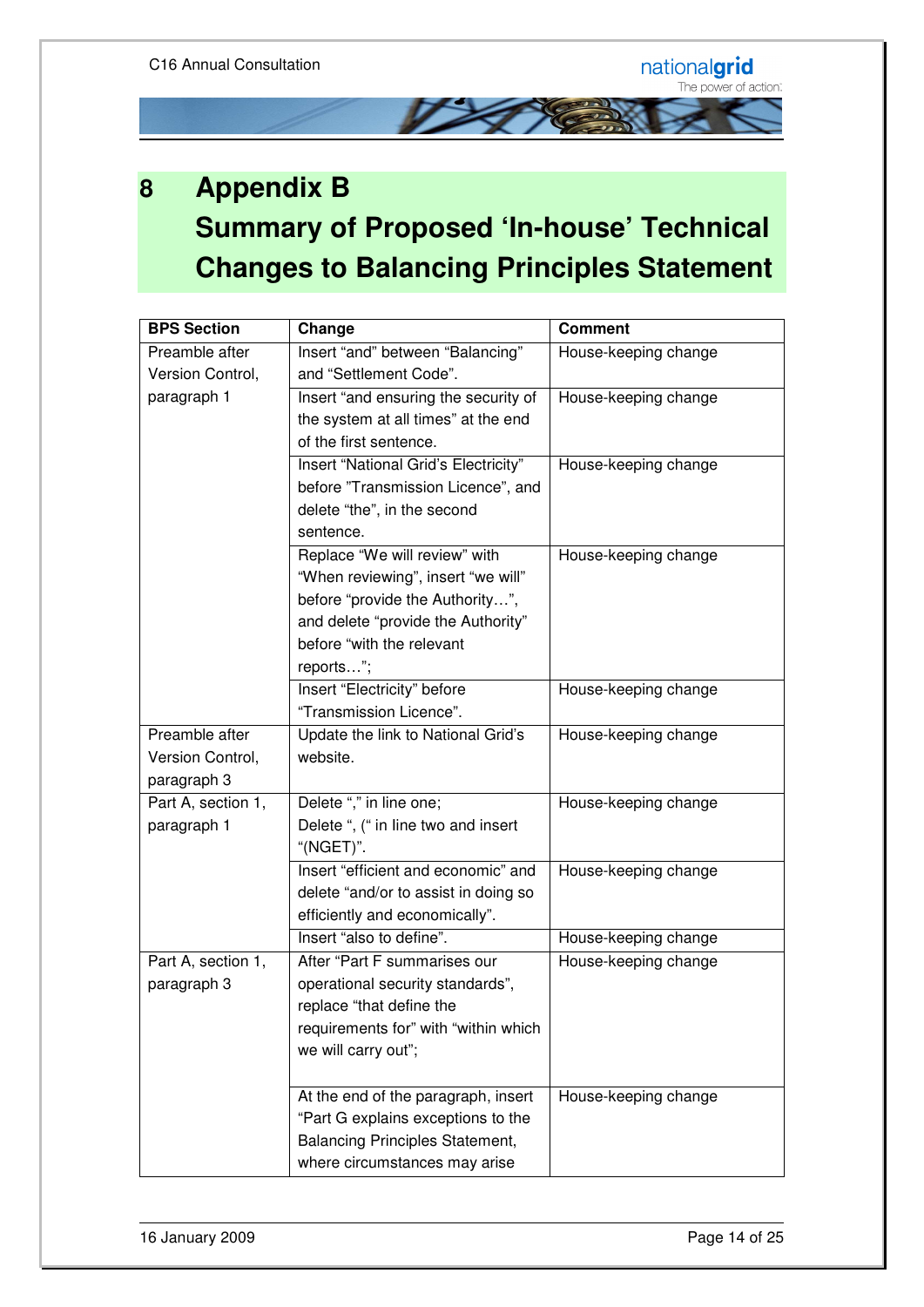|  | <b>Communication</b> |  |
|--|----------------------|--|
|  |                      |  |
|  |                      |  |

| <b>BPS Section</b>                                     | Change                                                             | <b>Comment</b>                                         |
|--------------------------------------------------------|--------------------------------------------------------------------|--------------------------------------------------------|
|                                                        | which require us to operate outside                                |                                                        |
|                                                        | the principles detailed in previous                                |                                                        |
|                                                        | sections".                                                         |                                                        |
| Part A, section 1,                                     | After "has been developed",                                        | House-keeping change                                   |
| paragraph 4                                            | insert "by NGET,".                                                 |                                                        |
|                                                        | Insert "Electricity" before                                        | House-keeping change                                   |
|                                                        | "Transmission Licence" (two                                        |                                                        |
|                                                        | instances).                                                        |                                                        |
| Part A, section 1,                                     | Insert "Electricity" before                                        | House-keeping change                                   |
| paragraph 7                                            | "Transmission Licence".                                            |                                                        |
| Part A, section 1,                                     | <b>Replace "National Grid Electricity</b>                          | House-keeping change                                   |
| paragraph 8                                            | Transmission plc" with "NGET";                                     |                                                        |
|                                                        |                                                                    |                                                        |
|                                                        | Update the link to National Grid's                                 | House-keeping change                                   |
|                                                        | website.                                                           |                                                        |
| Part B, section 1,                                     | Insert "Electricity" before                                        | House-keeping change                                   |
| paragraph 1                                            | "Transmission Licence".                                            |                                                        |
| Part B, section 1,                                     | <b>Replace "National Grid Electricity</b>                          | House-keeping change                                   |
| paragraph 2                                            | Transmission plc" with "NGET".                                     |                                                        |
|                                                        | In item (ii), Remove "in addition",                                | House-keeping change                                   |
|                                                        | and insert "Electricity" before                                    |                                                        |
|                                                        | "Transmission Licence".                                            |                                                        |
| Part B, section 3,<br>Insert ")" after "participants". |                                                                    | House-keeping change                                   |
| paragraph 1                                            | Delete "NGC Demand" and insert                                     | Consistency with Grid Code                             |
|                                                        | "GB National Demand and GB                                         | defined terms.                                         |
|                                                        | Transmission System Demand.                                        |                                                        |
|                                                        | Replace "F" with "f" after BC1.4.2.                                | Clearer reference to a Grid                            |
|                                                        |                                                                    | Code paragraph.                                        |
| Part B, section 4,                                     | Delete the paragraph "The                                          | Ancillary Services are                                 |
| paragraph 1                                            | <b>Transmission Licence defines</b>                                | described in detail in the                             |
|                                                        | Balancing Services" and insert                                     | Procurement Guidelines which                           |
|                                                        | "The Balancing Services are<br>defined in Standard Condition C1    | also outline the definition of                         |
|                                                        |                                                                    | Balancing Services from the                            |
|                                                        | of National Grid's Electricity<br>Transmission Licence. A detailed | <b>Electricity Transmission</b>                        |
|                                                        | explanation of these Balancing                                     | Licence. This duplication has<br>been removed from the |
|                                                        | Services is provided in the                                        | <b>Balancing Principles</b>                            |
|                                                        | Procurement Guidelines.".                                          | Statement.                                             |
| Part B, section 5,                                     | Before "Transmission System",                                      | House-keeping change                                   |
| paragraph 1                                            | replace "our" with "the GB";                                       |                                                        |
| Part B, section 5,                                     | Delete paragraphs after item (g),                                  | The general principles for                             |
| paragraphs after                                       | and insert these paragraphs after                                  | issuing Emergency Instructions                         |
| subsection $(g)$ –                                     | paragraph 1 of section 5 under the                                 | are outlined at the beginning,                         |
| Communication                                          | heading 'General Principles for                                    | rather than at the end, of the                         |
| Failure                                                | Issuing Emergency Instructions';                                   | section.                                               |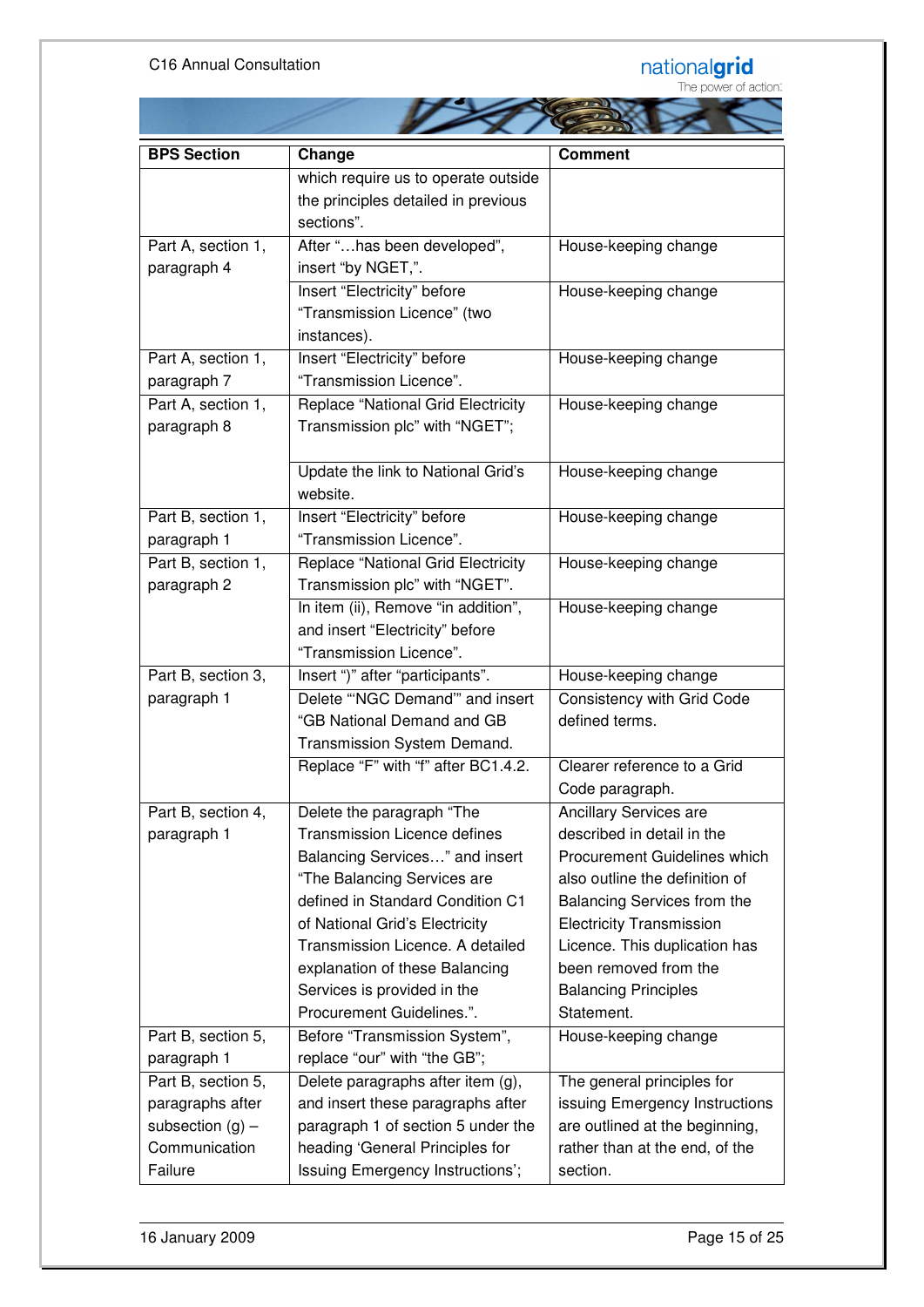#### C16 Annual Consultation



| <b>BPS Section</b>        | Change                                    | <b>Comment</b>                    |
|---------------------------|-------------------------------------------|-----------------------------------|
|                           | Under these General Principles:           |                                   |
|                           | 1. In item (c), insert a fourth bullet    | Other proposed changes in this    |
|                           | point including the text "Dynamic         | section reflect current practice. |
|                           | Parameters - BMUs with more               |                                   |
|                           | appropriate dynamic parameters            |                                   |
|                           | being selected in preference to           |                                   |
|                           | those with less appropriate               |                                   |
|                           | parameters";                              |                                   |
|                           | 2. In the last paragraph beginning        |                                   |
|                           | with 'In the case of a BMU',              |                                   |
|                           | replace "and a valid and relevant         |                                   |
|                           | bid or offer has been submitted,          |                                   |
|                           | then we shall log a Bid-Offer             |                                   |
|                           |                                           |                                   |
|                           | Acceptance" with "details will be         |                                   |
|                           | posted on the BMRS and the                |                                   |
|                           | <b>Emergency Instruction</b>              |                                   |
|                           | Acceptance Data will be agreed            |                                   |
|                           | post event".                              |                                   |
|                           |                                           |                                   |
| Part B, section 5,        | Before Transmission System,               | House-keeping change              |
| subsection (a) -          | replace "our" with "the GB".              |                                   |
| Events                    |                                           |                                   |
|                           | Replace "lead" with "leads".              | Grammar correction.               |
| Part B, section 5,        | Before Transmission System,               | House-keeping change              |
| subsection $(b)$ –        | replace "our" with "the GB".              |                                   |
| <b>Demand Control</b>     |                                           |                                   |
| Part B, section 5,        | In paragraph 1, replace "Gensets"         | House-keeping change              |
| subsection $(c)$ –        | with "BMUs" (two instances).              |                                   |
| System and                |                                           |                                   |
| <b>Localised Negative</b> | Under 'System Negative Reserve            | House-keeping change              |
| <b>Reserve Active</b>     | Active Power Margin', replace             |                                   |
| Power Margin              | "Gensets" with "BMUs".                    |                                   |
|                           |                                           |                                   |
|                           | <b>Under 'Localised Negative Reserve</b>  | House-keeping change              |
|                           | Active Power Margin':                     |                                   |
|                           | 1. Delete "In the case of Localised       |                                   |
|                           | NRAPM" and replace "We" with              |                                   |
|                           | "we";                                     |                                   |
|                           | 2. Replace "Gensets" with "BMUs"          |                                   |
|                           | (three instances);                        |                                   |
|                           | Delete text associated with the last      |                                   |
|                           | four bullet points and replace it with    |                                   |
|                           | "in accordance with the General           |                                   |
|                           | Principles outlined above".               |                                   |
| Part B, section 5,        | <b>Replace "National Grid Electricity</b> | House-keeping change              |
| subsection $(g)$ –        | Transmission plc" with "NGET".            |                                   |
|                           |                                           |                                   |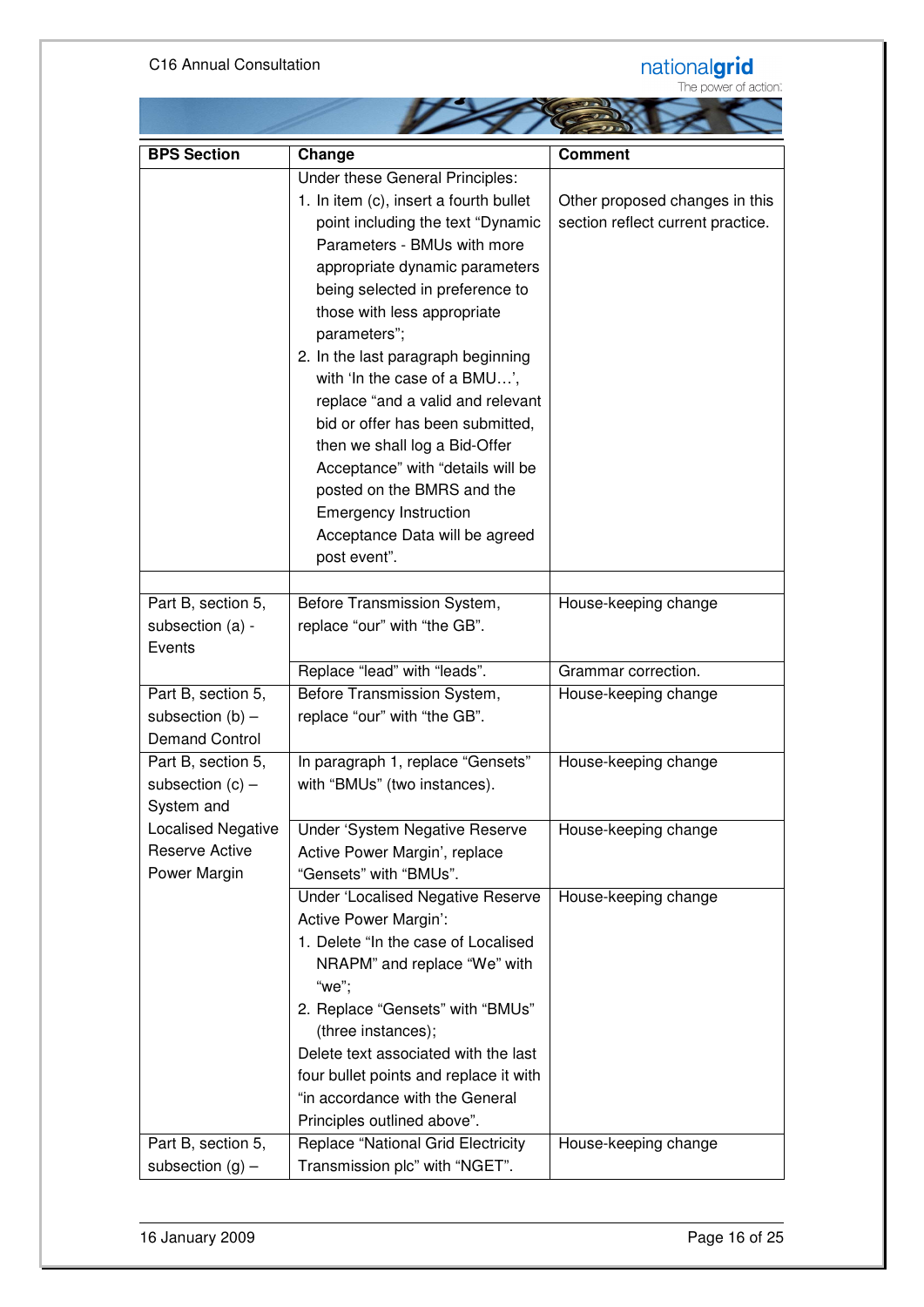

| <b>BPS Section</b>  | Change                                    | <b>Comment</b>                   |
|---------------------|-------------------------------------------|----------------------------------|
| Communication       |                                           |                                  |
| Failure             |                                           |                                  |
| Part B, section 6   | Replace "Offers" with "Bid-Offers".       | 'Bids' inserted to clarify       |
|                     |                                           | involuntary reduction in         |
|                     |                                           | generation.                      |
| Part C, section 5,  | <b>Replace "National Grid Electricity</b> | House-keeping change             |
| item (iv)           | Transmission plc" with "NGET".            |                                  |
| Part C, section 6,  | <b>Replace "National Grid Electricity</b> | House-keeping change             |
| last paragraph      | Transmission plc" with "NGET".            |                                  |
| Part C, section 8   | <b>Replace "National Grid Electricity</b> | House-keeping change             |
|                     | Transmission plc" with "NGET" (4          |                                  |
|                     | instances).                               |                                  |
|                     |                                           |                                  |
|                     | In paragraph 4, replace                   | Correct use of terminology.      |
|                     | "Transaction Point" with "Control         |                                  |
|                     | Point".                                   |                                  |
| Part C, section 10  | Delete the first three paragraphs.        | Pre-Gate Closure BMU             |
|                     |                                           | Transaction described here is a  |
|                     |                                           | Balancing Service which is also  |
|                     |                                           | described in the PGs.            |
|                     |                                           | Duplication in the BPS has       |
|                     |                                           | therefore been removed.          |
|                     | In the fourth and fifth paragraphs,       | House-keeping change             |
|                     | insert "system" before                    |                                  |
|                     | "requirements".                           |                                  |
|                     | Delete the last paragraph referring       | <b>Following National Grid's</b> |
|                     | to the review of reserve                  | review of the reserve            |
|                     |                                           | arrangements in 2005, this       |
|                     | procurement process.                      | paragraph is out of date and     |
|                     |                                           | has been removed.                |
|                     |                                           |                                  |
| Part D, section 2,  | Replace "13 weeks ahead" with "9          | Reflects current practice.       |
| paragraph 1         | weeks ahead".                             |                                  |
| Part D, section 2.1 | <b>Replace "National Grid Electricity</b> | House-keeping change             |
|                     | Transmission plc" with "NGET" (4          |                                  |
|                     | instances).                               |                                  |
| Part D, section 2.2 | In the section heading, replace "13       | Reflects current practice.       |
|                     | weeks ahead" with "9 weeks                |                                  |
|                     | ahead".                                   |                                  |
| Part D, section 2.3 | Replace "Paragraph 9" with                | Reference correction.            |
|                     | "Paragraph 10".                           |                                  |
| Part D, section 3,  | Delete "and" before "demand               | Reflects current practice.       |
| paragraph 1         | forecast error", and insert "and          |                                  |
|                     | credible generation or demand             |                                  |
|                     | loss" after "demand forecast error".      |                                  |
|                     | Delete "pre-NETA" and insert "the         | Reflects current practice.       |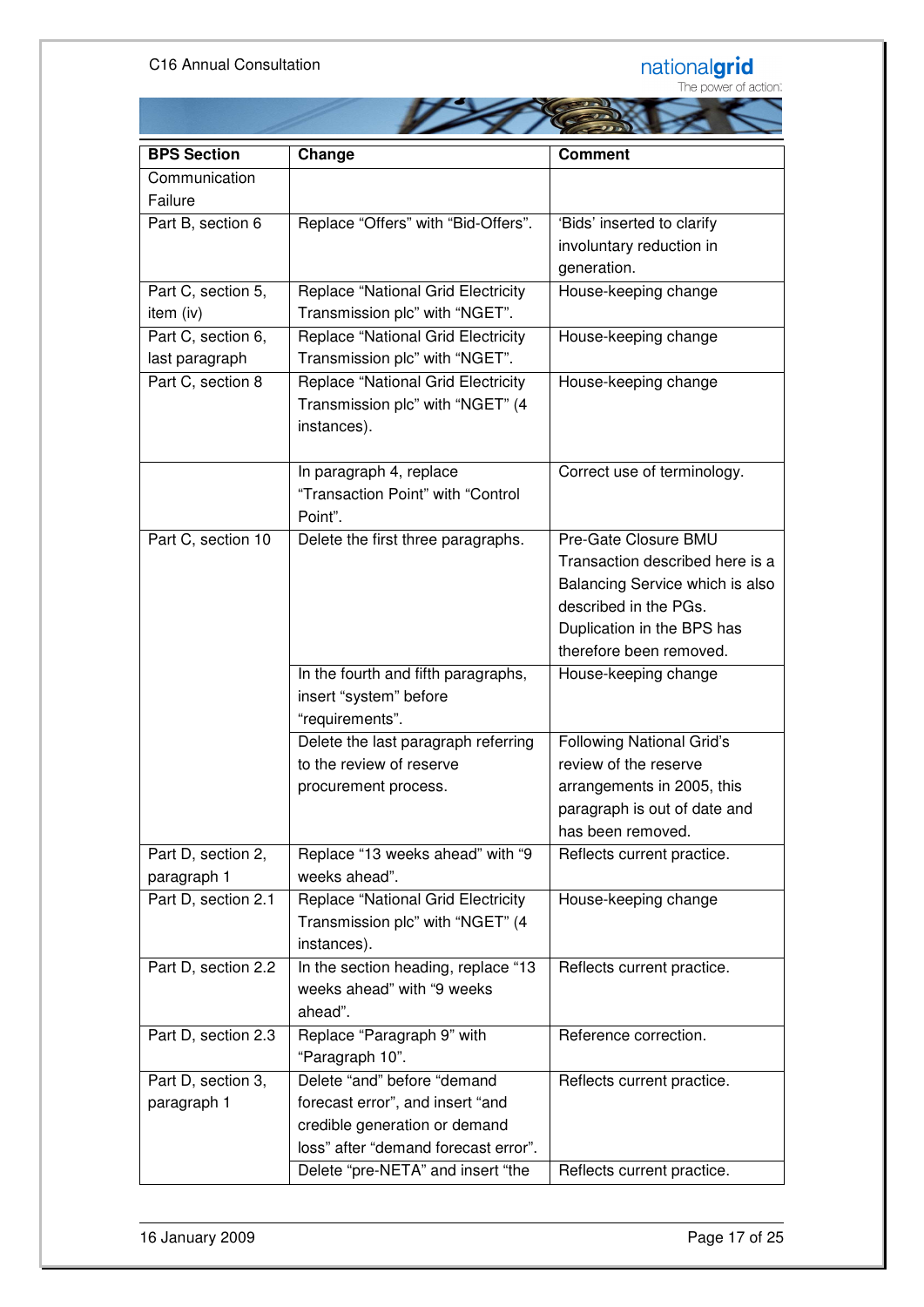#### C16 Annual Consultation

# nationalgrid<br>The power of action:

÷

| <b>BPS Section</b>       | Change                                | <b>Comment</b>                  |  |  |
|--------------------------|---------------------------------------|---------------------------------|--|--|
|                          | prevailing".                          |                                 |  |  |
| Part D, section 3,       | Delete "pre-NETA" and insert "the     | Reflects current practice.      |  |  |
| paragraph 2              | prevailing".                          |                                 |  |  |
|                          | Replace "these" with "our".           | House-keeping change            |  |  |
|                          | After "policies may develop", insert  | Clarifies potential policy      |  |  |
|                          | "and change".                         | changes as a result of          |  |  |
|                          |                                       | unforeseen market               |  |  |
|                          |                                       | circumstances.                  |  |  |
|                          | Insert "operational" before           | House-keeping change            |  |  |
|                          | "experience".                         |                                 |  |  |
| Part D, section 3.1,     | After "There are three categories of  | House-keeping change of the     |  |  |
| paragraph 1              | response", insert "(Primary           | three categories of response.   |  |  |
|                          | Response, Secondary Response          |                                 |  |  |
|                          | and High Frequency Response)".        |                                 |  |  |
|                          | Replace text associated with the      | The three types of response     |  |  |
|                          | description of each category of       | defined in the Grid Code are    |  |  |
|                          | response with "defined in the Grid    | duplicated here. This           |  |  |
|                          | Code".                                | duplication is removed.         |  |  |
| Part D, section 3.1,     | Replace "Generally speaking" with     | House-keeping change            |  |  |
| paragraph 2              | "In general".                         |                                 |  |  |
| Part D, section 3.2,     | Insert "Electricity" before           | House-keeping change            |  |  |
| subsection $(c)$ –       | "Transmission Licence" in             |                                 |  |  |
| <b>Short Term</b>        | paragraph 1.                          |                                 |  |  |
| <b>Operating Reserve</b> | Replace "timescales" with             | Typographical error.            |  |  |
|                          | "timescales".                         |                                 |  |  |
| Part E, section 1,       | Replace "3" with " $\sum$ ".          | Typographical error.            |  |  |
| Step 6                   |                                       |                                 |  |  |
| Part E, section 1,       | Replace "3" with " $\sum$ " (two      | Typographical error.            |  |  |
| Step 7                   | instances).                           |                                 |  |  |
| Part E, section 2,       | In item (vii), replace "National Grid | House-keeping change            |  |  |
| Step 6                   | Electricity Transmission plc" with    |                                 |  |  |
|                          | "NGET".                               |                                 |  |  |
| Part F, section 1        | Replace current section 1             | Reflects prevailing text in the |  |  |
|                          | (Overview) with a new section 1.      | GB Security and Quality of      |  |  |
|                          |                                       | Supply Standard.                |  |  |
| Part F, section 2        | Replace current section 2             | Reflects prevailing text in the |  |  |
|                          | (Overview) with a new section 2.      | GB Security and Quality of      |  |  |
|                          |                                       | Supply Standard.                |  |  |
| Part F, section 3,       | Delete "standard".                    | Consistency within Part F.      |  |  |
| heading                  |                                       |                                 |  |  |
| Part F, section 3,       | Insert "a voltage fall of" and delete | Reflects current practice.      |  |  |
| final paragraph          | "+/".                                 |                                 |  |  |

the contract of the state of the state of the state of the state of the state of the state of the state of the state of the state of the state of the state of the state of the state of the state of the state of the state o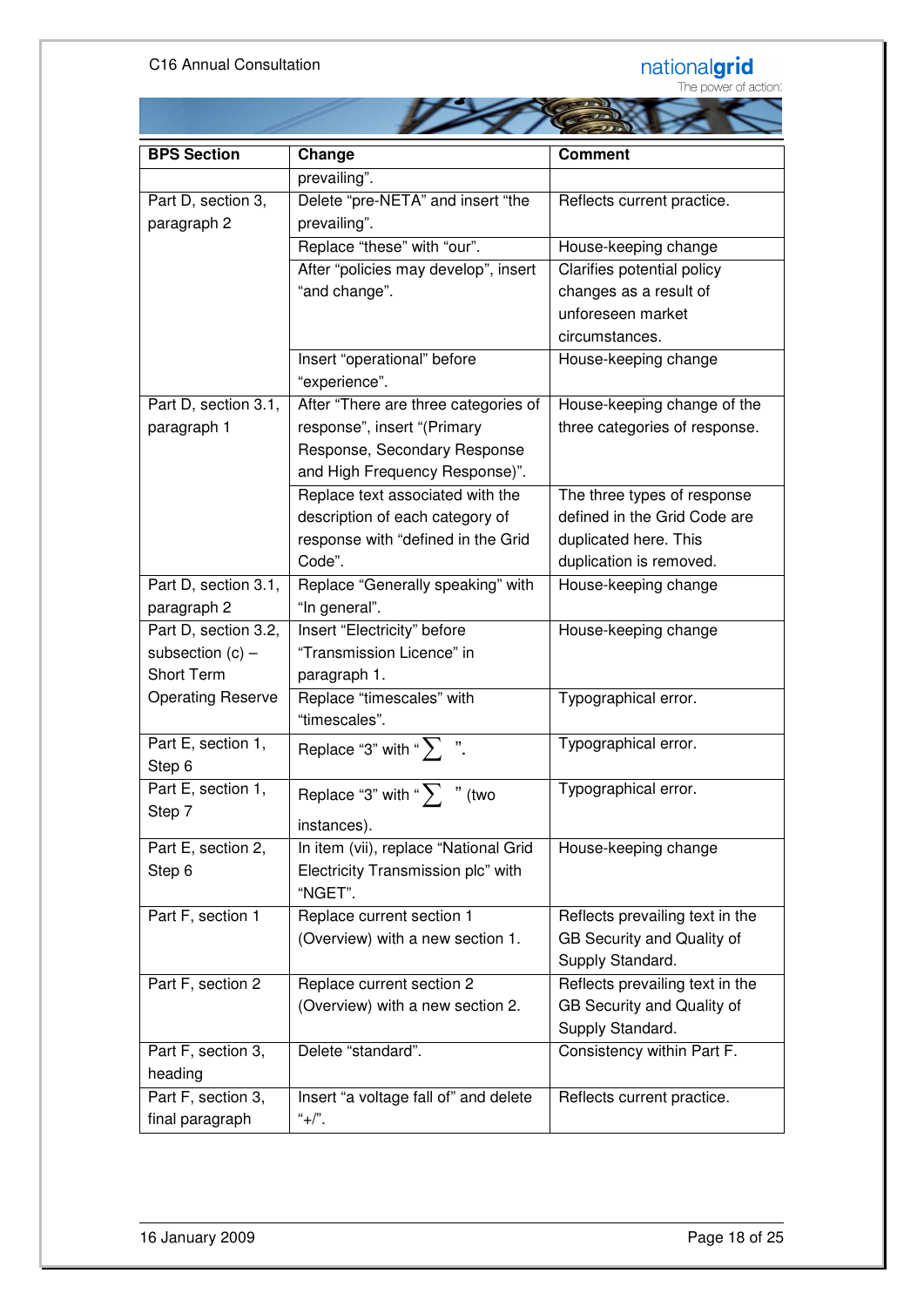

**9 Appendix C Marked-up Procurement Guidelines for Proposed 'In-house' Technical Changes**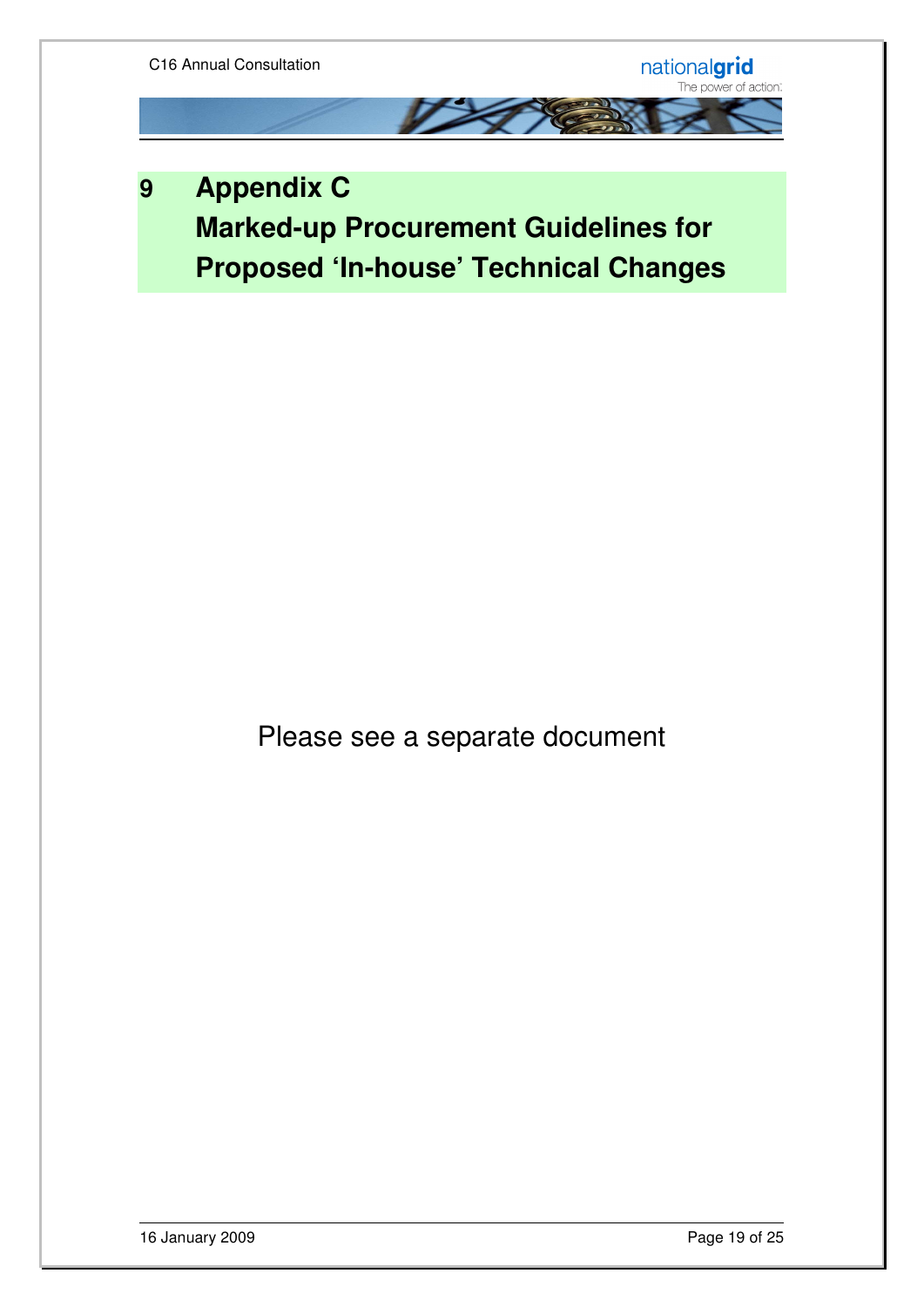

## **10 Appendix D Marked-up Balancing Principles Statement for Proposed 'In-house' Technical Changes**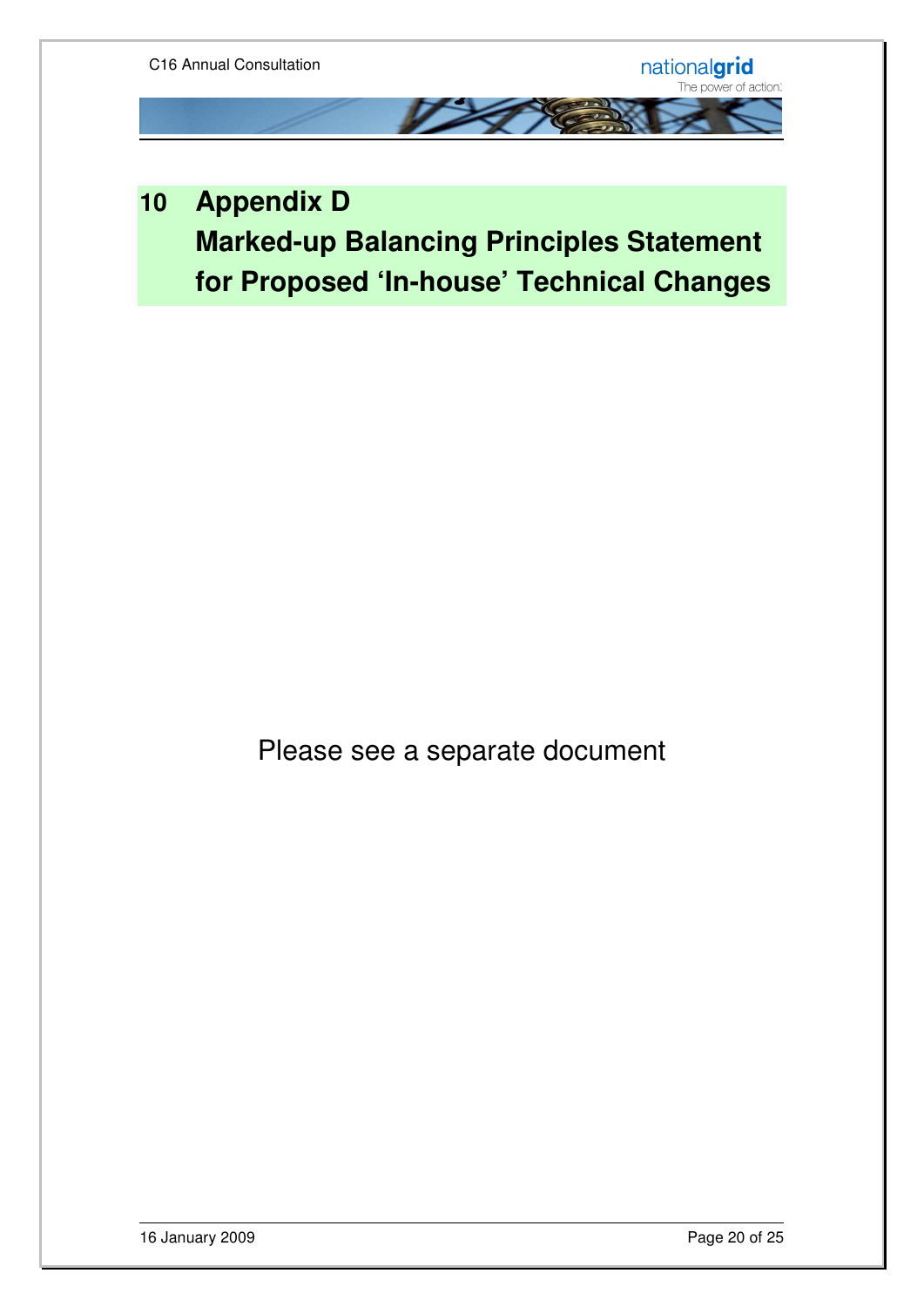

**11 Appendix E Marked-up Procurement Guidelines for Proposed 'Plain English' Changes**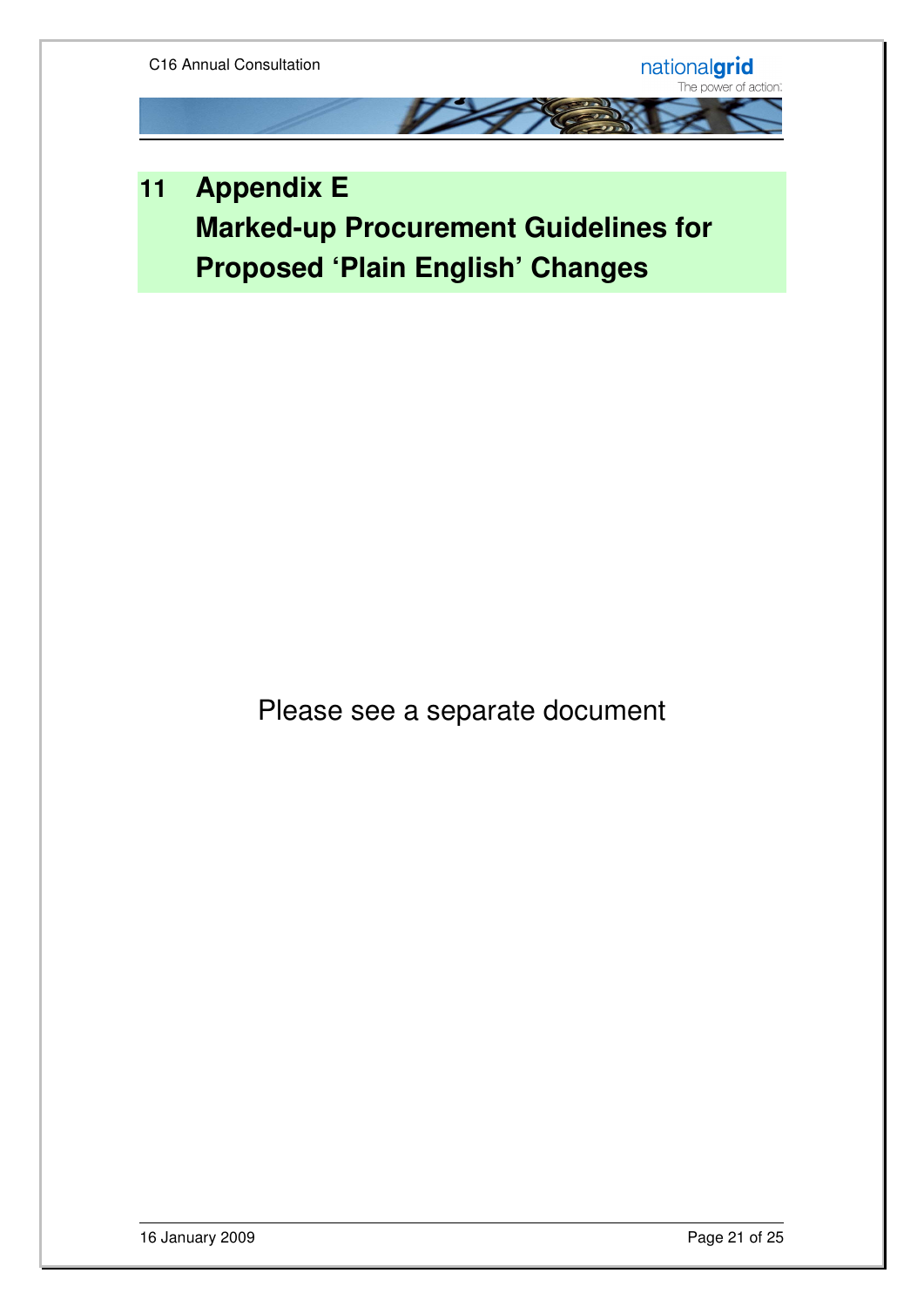## **12 Appendix F Marked-up Balancing Principles Statement for Proposed 'Plain English' Changes**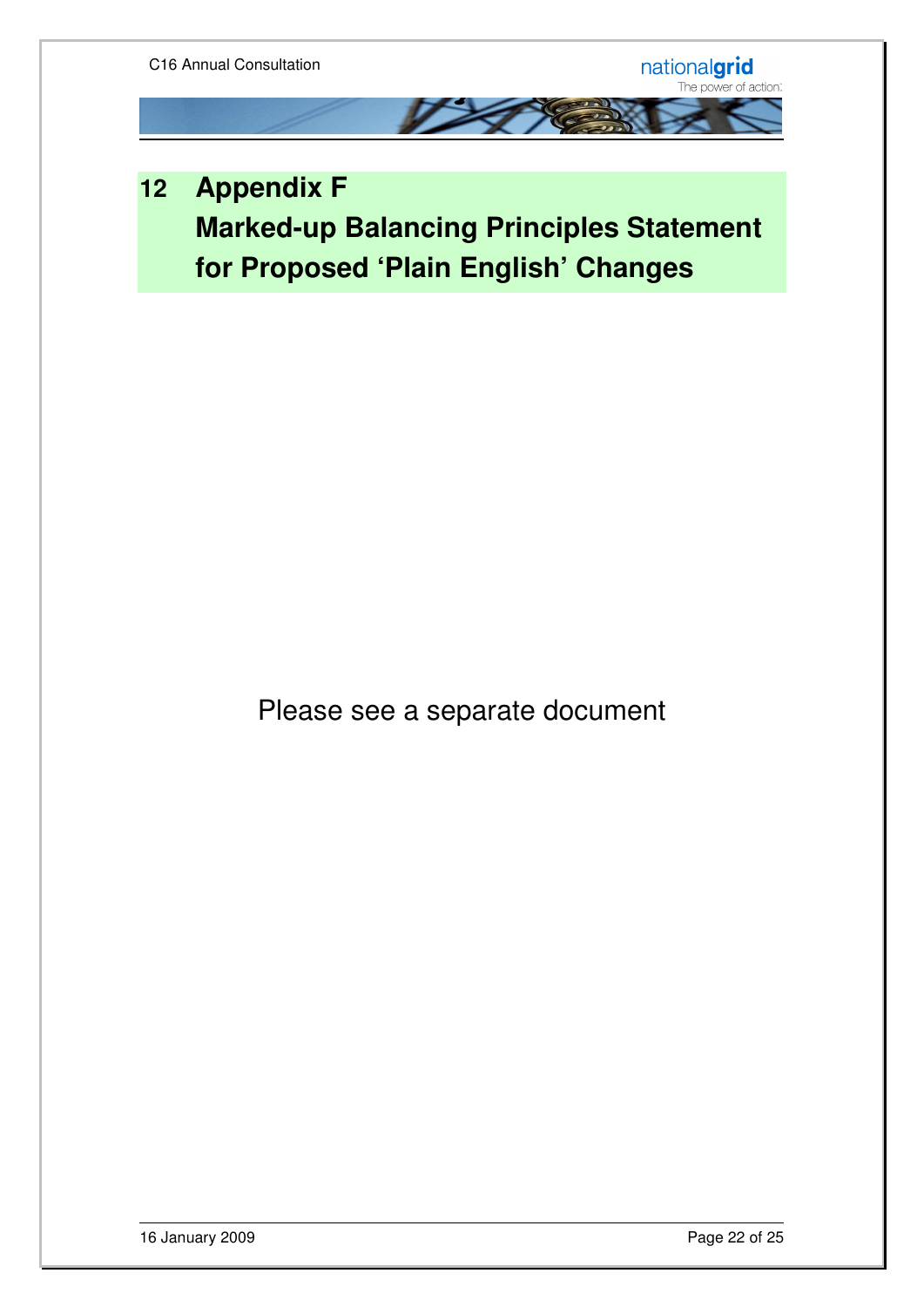

National Grid invites responses to this consultation by 13 February 2009. The responses to specific consultation questions (summarised below) or any other aspect of this consultation can be provided by completing the following proforma.

Please return the completed proforma to **balancingservices@uk.ngrid.com**.

| Respondent:                                             |  |
|---------------------------------------------------------|--|
| Company Name:                                           |  |
| Does this response contain<br>confidential information? |  |

| <b>No</b>      | Question                                                                                                                                                                                   | <b>Response</b> | <b>Rationale</b> |
|----------------|--------------------------------------------------------------------------------------------------------------------------------------------------------------------------------------------|-----------------|------------------|
|                |                                                                                                                                                                                            | (Y/N)           |                  |
| $\mathbf{1}$   | Do you agree that the 'in-<br>house' technical changes<br>proposed to the PGs in<br>Appendix C should be made<br>(section $3.1.1$ )?                                                       |                 |                  |
| $\overline{2}$ | Do you agree that the 'in-<br>house' technical changes<br>proposed to the BPS in<br>Appendix D should be made<br>(section 3.1.2)?                                                          |                 |                  |
| $\overline{3}$ | Do you agree that the 'plain<br>English' changes proposed<br>to the PGs in Appendix E<br>(which include proposed 'in-<br>house' technical changes)<br>should be made (section<br>$3.2.1$ ? |                 |                  |
| 4              | Do you agree that the 'plain<br>English' changes proposed<br>to the BPS in Appendix F<br>(which include proposed 'in-<br>house' technical changes)<br>should be made (section              |                 |                  |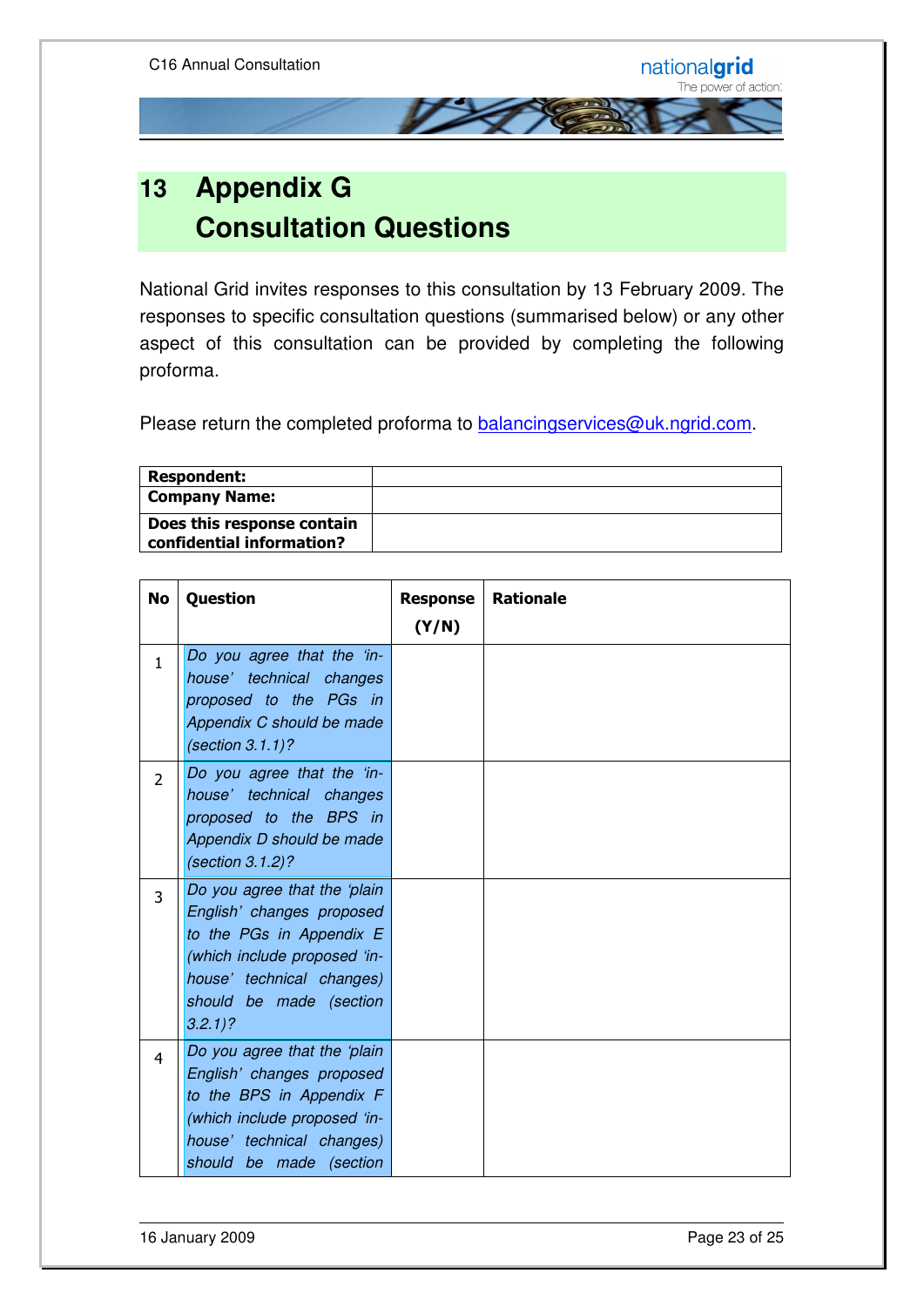#### C16 Annual Consultation



| No | Question                                                                                                                                                                                                                      | <b>Response</b><br>(Y/N) | <b>Rationale</b> |
|----|-------------------------------------------------------------------------------------------------------------------------------------------------------------------------------------------------------------------------------|--------------------------|------------------|
|    | $3.2.2$ ?                                                                                                                                                                                                                     |                          |                  |
| 5  | Do you think that National<br>Grid should extend the<br>'plain English' approach to<br>other similar documents? If<br>yes, which other documents<br>would you like to see written<br>in 'plain English' (section<br>$3.2.2$ ? |                          |                  |
| 6  | Do you have any other<br>comments?                                                                                                                                                                                            |                          |                  |